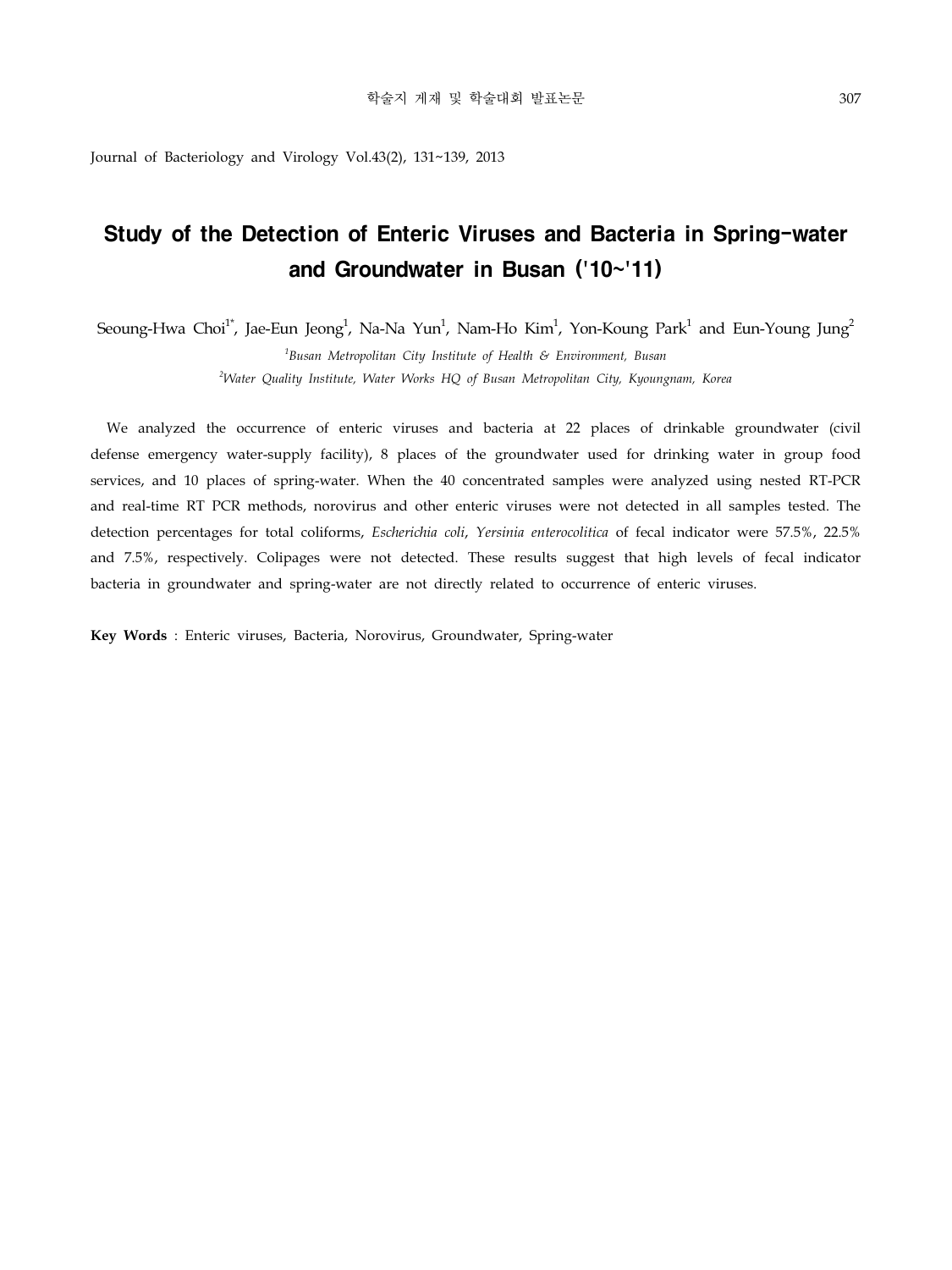한국임상수의학회지 제30권(4), 203~235, 2013

### 부산지역 한우의 요네병 감염 실태 조사

김홍태\* · 이근우1

경북대학교 수의과대학, \* 부산광역시 보건환경연구원 (게재승인: 2013년 6월 7일)

Sero-prevalence of *Paratuberculosis* (*Johne's disease*) of Korean Native

### Cattle in Busan Area

Hong-Tae Kim*\** and Keun-woo Lee<sup>1</sup>

*College of Veterinary Medicine, Kyungpook National University, Daegu 702-701, Korea \* Busan Metropolitan City Institute of Health and Environment, Busan 616-810, Korea*

#### Abstract

Johne's disease is a chronic inflammatory bowel disease of cattle, sheep, goats and other ruminants. *Mycobacterium paratuberculosis* is the etiologic agent of this disease. Many studies have been carried out on paratuberculosis from Korean native cattle and dairy cattle in multiple areas around nation, but there is no report in Busan area. The purpose of this study is to investigate the seroprevalence of bovine paratuberculosis in Busan area from March in 2011 to October in 2012. A total of 863 Korean native cattle of 213 farms were tested by ELISA method. The 287 (33.3%) Korean native cattle of 119 (55.9%) farms were positive in ELISA. In regional analysis, 234 (33.6%) out of 696 cows in Kijang-gun, 35 (39.3%) out of 89 cows in Gangseo-gu and 15 (20.8%) out of 72 cows in Geumjeong-gu were positive. In sexual analysis, 277 (33.6%) out of 824 cows in Female and 10 (25.6%) out of 39 cows in Male were positive. In aga-related analysis, 13 (22.4%) out of 58 cows in 1 year, 33 (32.0%) out of 103 cows in 2 years, 87 (34.1%) out of 255 cows in 3 years, 118 (36.6%) out of 322 cows in 4 years, 21 (36.8%) out of 57 cows in 5 years, 8 (29.6%) out of 27 cows in 6 years, 6 (31.6%) out of 19 cows in 7 years and 1 (4.5%) out of 22 cows in 8-11 years were positive.

**Key words** : Mycobacterium paratuberculosis, Johne's disease, Korean native cattle, ELISA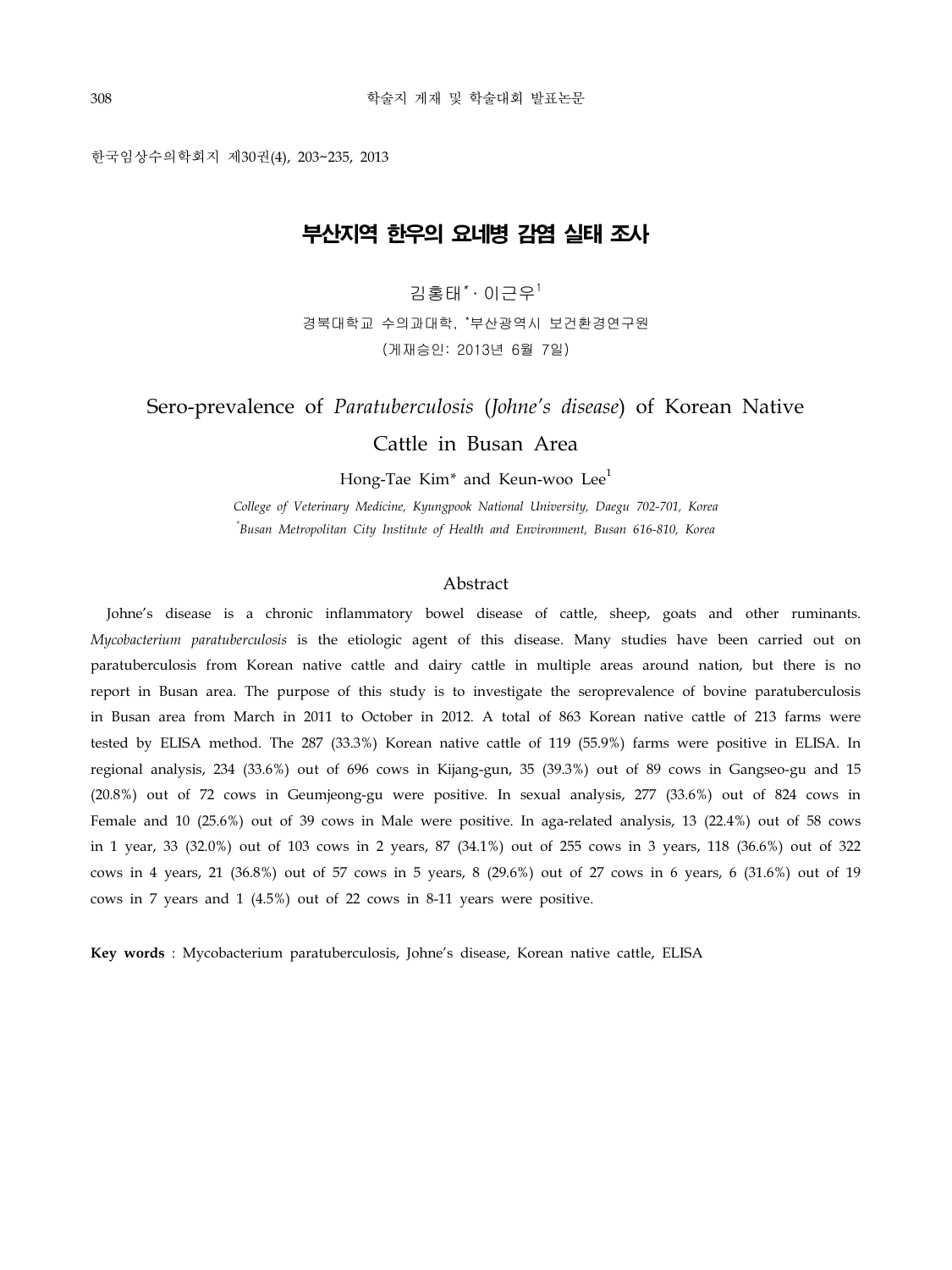# Occurrence and Characterization of Oseltamivir–resistant Influenza virus in Children between 2007-2008 and 2008-2009 season

Seoung Geun Kim, MD<sup>1</sup>, Yun Ha Hwang, MD<sup>1</sup>, Yung Hae Shin, MD<sup>1</sup>, Sung Won Kim, MD<sup>1</sup>, Woo Sik Jung, MD<sup>1</sup>,

Jae Min Oh, MD<sup>1</sup>, Na Young Lee, MD<sup>1</sup>, Mun Ju Kim MD<sup>1</sup>, Kyung Soon Cho, PhD<sup>2</sup>,

Yeon Gyeong Park, MS<sup>2</sup>, Sang Kee Min, PhD<sup>2</sup>, Chang Kyu Lee, MD, PhD<sup>3</sup>, Jun Sub Kim, PhD<sup>4</sup>,

Chun Kang, PhD<sup>4</sup>, Joo Yeon Lee, PhD<sup>4</sup>, Man Kyu Huh, PhD<sup>5</sup>, Chang Hoon Kim, MD, MPH<sup>6</sup>

*1 Department of Pediatrics, Busan St. Mary's Medical Center, Korea*

*2 Institute of Health & Environment, Busan, Korea*

*3 Department of Laboratory Medicine, Anam Hospital of Korea University Medical Center*

*4 Division of Influenza Virus, Centers for Disease Control and Prevention, Korea*

*5 Department of Molecular Biology, Dongeui University, Busan 614-714, Korea*

*6 Office of Public Healthcare Service, Pusan National University Hospital, Busan, Korea*

#### Abstract

**Purpose** : There was a global increase in the prevalence of oseltamivir–resistant influenza virus during the 2007-2008 influenza seasons. The study was conducted to investigate the occurrence and characteristics of oseltamivir – resistant influenza virus during 2007-2008 and 2008-2009 influenza seasons among patients who were oseltamivir(group A) and those that did not receive oseltamivir(group B).

**Methods** : A prospective study was conducted on 321 pediatric patients who were hospitalized because of influenza during the 2007-2008 and 2008-2009 influenza seasons. Drug resistance tests were conducted on influenza viruses isolated from 91 patients.

**Results** : There was no significant difference between the clinical characteristics of group A and B during both sessons. Influenza A/H1N1, isolated from both group A and B during the 2007-2008 and 2008-2009 periods, was not resistsnt to zanamivir. However, phenotypic analysis of virus revealed a high oselatamivir  $IC_{50}$ range and that H275Y substitution of the to the neuraminidase(*NA*) gene and partial variation of the hemagglutinin(*HA*) gene did not affect its antigenicity to the HA vaccine even though group A had a shorter hospitalization duration and lower respiratory tract complications than group B. In addition, there was bo significant difference in the clinical manifestations between oseltamivir–resistant strains of influenza A/H1N1.

**Conclusion** : Establishment of guidelines to efficiently treat influenza with oseltamivir, a commonly used drug for treating influenza in Korean pediatric, and a treatment strategy with s new therapeutic agent is required.

**Key Words** : Influenza, Oseltamivir, Resistance, Child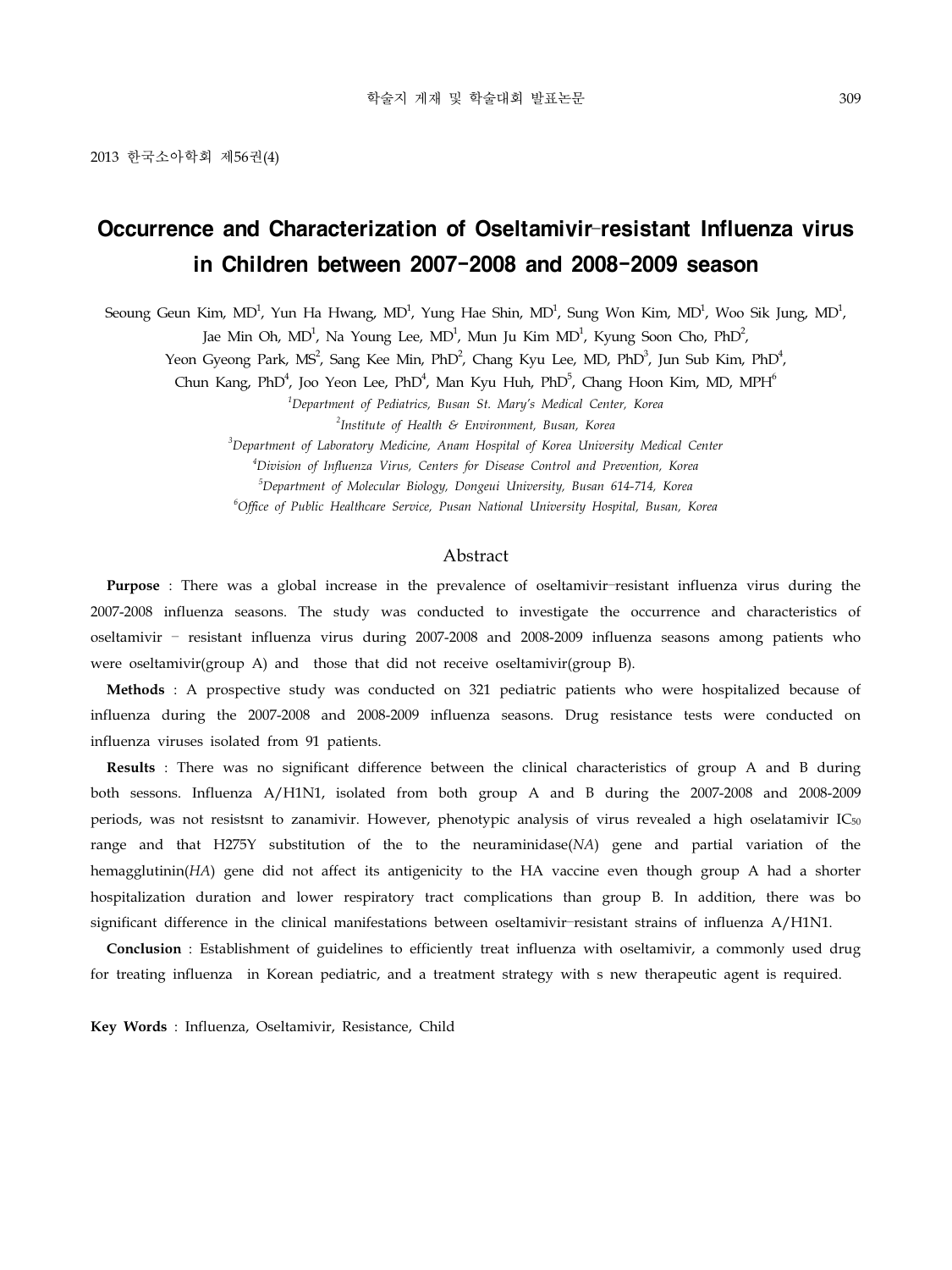# Accuracy of Diagnostic Methods and Surveillance Sensitivity for Human Enterovirus, South Korea, 1999-2011

Ji-Yeon Hyeon, Seoyeon Hwang, Hyejin Kim, Jaehyoung Song, Jeongbae Ahn, Byunghak Kang, Kisoon Kim, Wooyoung Choi, Jae Keun Chung, Cheon-Hyun Kim, Kyungsoon Cho, Youngmee Jee, Jonghyun Kim, Kisang Kim, Sun-Hee Kim, Min-Ji Kim, and Doo-Sung Cheon

 The epidemiology of enteroviral infection in South Korea during 1999–2011 chronicles nationwide outbreaks and changing detection and subtyping methods used over the 13-year period. Of 14,657 patients whose samples were tested, 4,762 (32.5%) samples were positive for human enterovirus (human EV); as diagnostic methods improved, the rate of positive results increased. A seasonal trend of outbreaks was documented. Genotypes enterovirus 71, echovirus 30, coxsackievirus B5, enterovirus 6, and coxsackievirus B2 were the most common genotypes identified. Accurate test results correlated clinical syndromes to enterovirus genotypes : aseptic meningitis to echovirus 30, enterovirus 6, and coxsackievirus B5; hand, foot and mouth disease to coxsackievirus A16; and hand, foot and mouth disease with neurologic complications to enterovirus 71. There are currently no treatments specific to human EV infections; surveillance of enterovirus infections such as this study provides may assist with evaluating the need to research and develop treatments for infections caused by virulent human EV genotypes.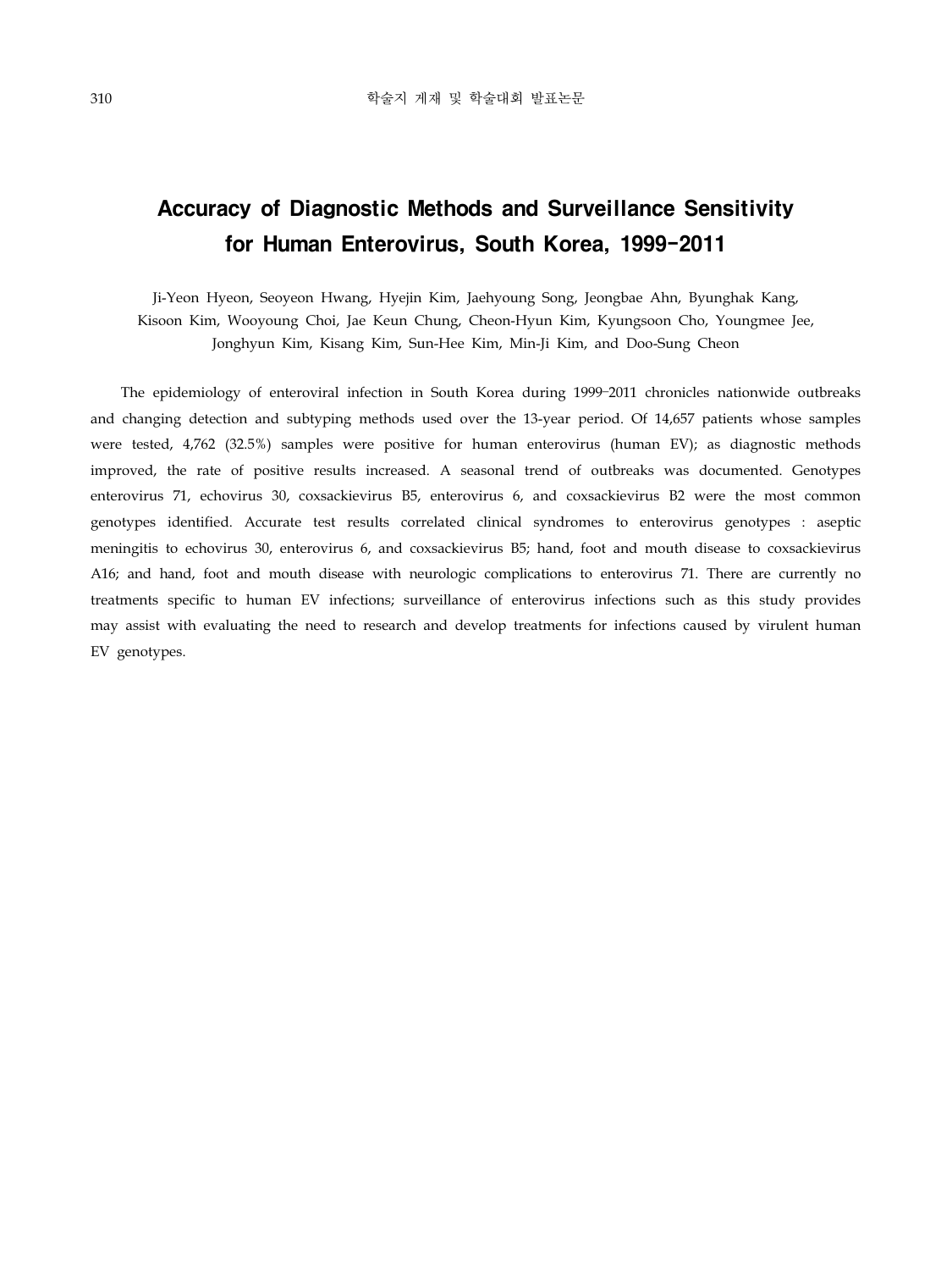# 이동 측정방법을 사용한 부산지역 주요 도로의 대기오염도 조사

도우곤 · 정우식1)\* · 유은철 · 곽 진

부산광역시 보건환경연구원, 1)인제대학교 대기환경정보공학과/대기환경정보연구센타

# An Investigation into Air Quality of Main Roads in Busan using Mobile Platform Measurement

Woo-Gon Do, Woo-Sik Jung<sup>1)\*</sup>, Eun-Chul Yoo, Jin Kwak

*Busan Metropolitan City of Institute of Health and Environment, Busan 616-110, Korea 1)Department of Atmospheric Environment Information Engineering, Atmospheric Environment Information Research Center, Inje University, Gimhae 621-749, Korea*

#### Abstract

Mobile sources produce a significant fraction of total anthropogenic emissions in Korea and have harmful effects on air quality. Mobile emissions are intrinsically difficult to estimate due to complicated road networks and variations of traffic volume with location and time. To measure traffic pollutants with high temporal and spatial resolution under real conditions a mobile laboratory was designed. The mobile laboratory provide concentrations of  $SO_2$ ,  $CO$ ,  $NO$ ,  $NO_2$  and location coordinate value. This approach allowed for pollutant level measurements on many roads within short periods of time. In this study, on-road concentrations of  $SO<sub>2</sub>$ ,  $CO<sub>2</sub>$ NO and NO<sub>2</sub> were measured using mobile platform measurement along the 25 main roads in Busan to estimate the average air pollution level in short time difference. The measurements were conducted on favorable meteorological days from 2010 to 2012 and the overall concentrations of  $SO<sub>2</sub>$ , CO, NO and NO<sub>2</sub> were 0.006, 0.8, 0.182 and 0.055 ppm respectively. The result showed that the concentration of CO, NO and NO<sub>2</sub> on road were twice, 18 times and 2.5 times higher than regional air quality monitoring sites mean in same period.

**Key words** : Mobile measurement, On-road air quality, Busan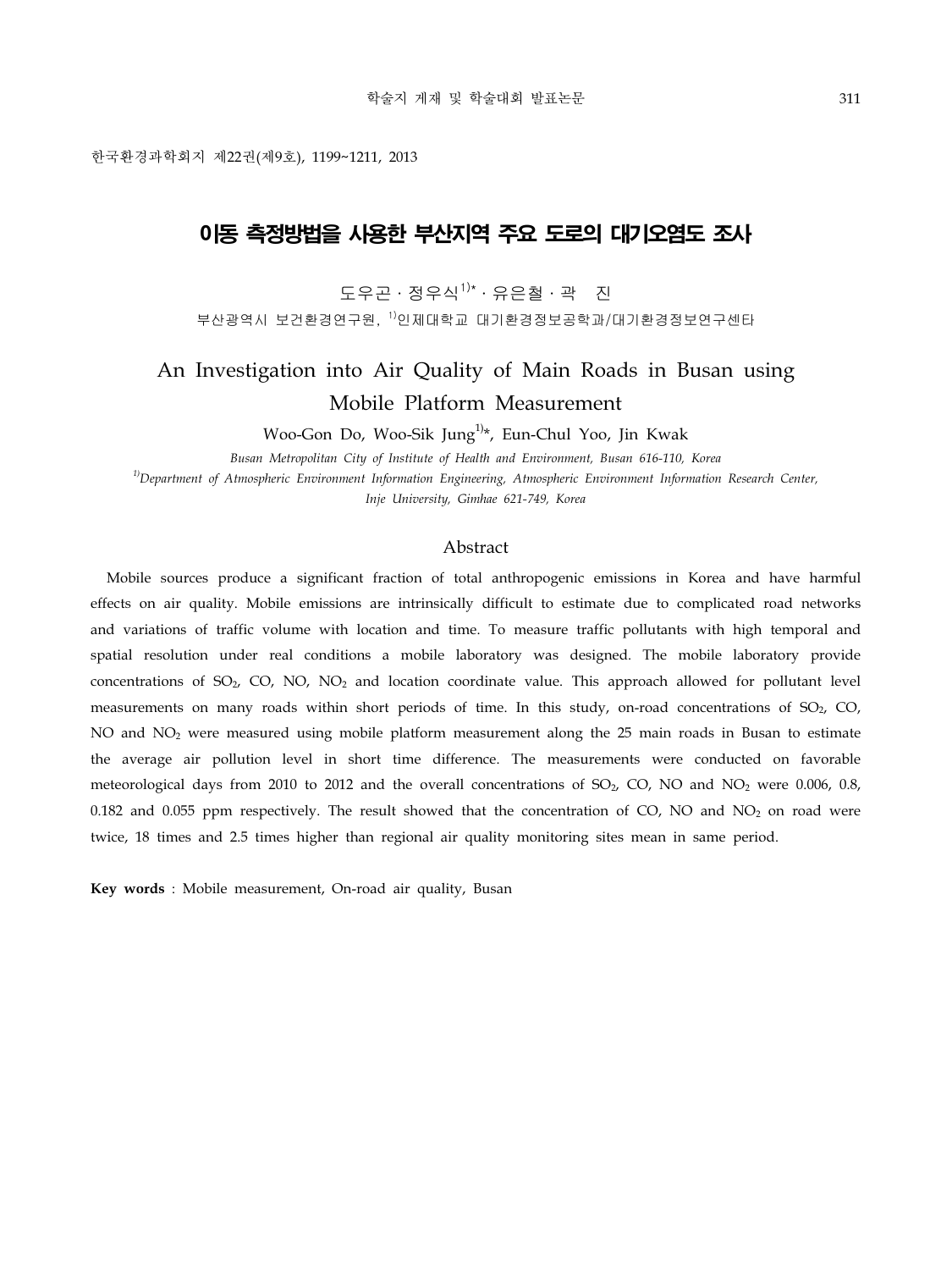한국환경과학회지 제22권(제9호), 1213~1226, 2013

### 부산지역 미세먼지 농도 분포에 따른 기상요소 분석

김민경 · 정우식1)\* · 이화운2) · 도우곤 · 조정구 · 이귀옥3)

부산광역시 보건환경연구원, <sup>1)</sup>인제대학교 대기환경정보공학과/대기환경정보연구센터  $^{2)}$ 부산대학교 대기환경과학과,  $^{3)}$ 디엠제이시스템 대기환경연구소

## Analysis on Meteorological Factors related to the Distribution of PM10 Concentration in Busan

Min-Kyoung Kim, Woo-Sik Jung<sup>1)\*</sup>, Hwa Woon Lee<sup>2)</sup>, Woo-Gon Do, Jung-Gu Cho, Kwi-Ok Lee<sup>3)</sup>

*Busan Metropolitan City of Institute of Health and Environment, Busan 613-806, Korea*

*1)Department of Atmospheric Environment Information Engineering/Atmospheric Environment Information Research Center, Inje University, Gimhae 621-749, Korea*

*2)Department of Atmospheric Environmental Sciences, Pusan University, Busan 609-735, Korea 3)Atmospheric Environmental Research Center, DMJSYSTEM, Busan 609-735, Korea*

#### Abstract

PM<sub>10</sub> concentration is related to the meteorological variables including to local and synoptic meteorology. In this study the PM<sub>10</sub> concentrations of Busan in 2007~2011 were analyzed and the days of yellow sand or rainfall which is more than 5 mm were excluded. The sections of  $PM_{10}$  concentration were divided according to 10-quantiles, quartiles and 90-quantiles. The 90-quantiles of daily  $PM_{10}$  concentration were selected as high concentration dates. In the high concentration dates the daily mean averaged cloudness, mean daily surface wind speed, daily mean surface pressure and PBL height were low and diurnal variation of surface pressure and daily maximum surface temperature were high. When the high PM<sub>10</sub> dates occurred, the west and south wind blew on the ground and the west wind blew strongly on the 850 hPa. So it seemed that long range transboundary air pollutants made effects on the high concentration dates. The cluster analysis using Hysplit model which is the backward trajectory was made on the high concentration dates. As a result, 3 clusters were extracted and on the short range transboundary cluster the daily mean relative humidity and cloudness were high and PBL height was low.

**Key words** : PM10, Meteorological variable, Backward trajactory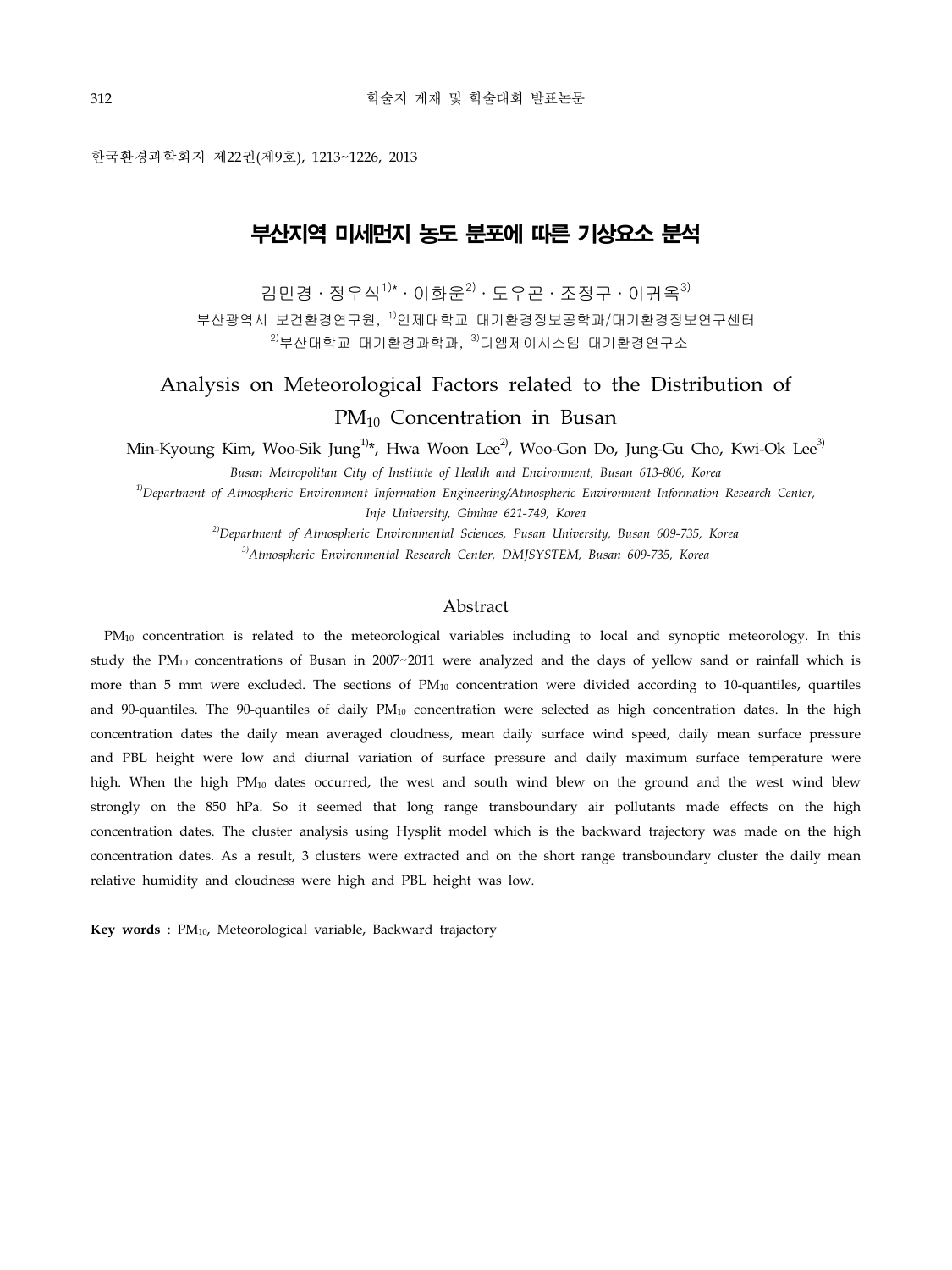# 부산시내 석면슬레이트지붕 건축물로부터의 석면 노출 및 건강위해성 평가

정재원 ․ 조순자1) ․ 박근태2) ․ 이상준1)\* 부산광역시보건환경연구원, <sup>1)</sup>부산대학교 미생물학과, <sup>2)</sup>부산대학교 산학협력단

### Health Risk Assessment and Evaluation of Asbestos Release from Asbestos-cement Slate Roofing Buildings in Busan

Jae-Won Jeong, Sunja Cho<sup>1</sup>, Geun-Tae Park<sup>2</sup>, Sang-Joon Lee<sup>1)\*</sup>

*Busan Metropolitan City Institute of Health and Environment, Busan 611-813, Korea 1)Department of Microbiology, Pusan National University, Busan 609-735, Korea 2)Institute for research & industrial cooperation, Pusan National University, Busan 609-735, Korea*

#### Abstract

This study was performed to evaluate the asbestos exposure levels and to calculate excess lifetime cancer risk (ELCR) for the risk assessment of the asbestos fibers released from asbestos-cement slate roofing (ASR) building. Total number of ASR buildings was into 21,267 in Busan, and 82.03 percent of the buildings was residential houses, and 43.61 percent of the buildings was constructed in 1970s. For this study, ten buildings were selected randomly among the ASR buildings. The range of airborne asbestos concentration in the selected ten ASR buildings was from 0.0016 to 0.0067 f/mL, and the concentration around no-admitted ASR buildings was higher than that around admitted buildings. The ELCR based on US EPA IRIS (integrated risk information system) model is within 3.5E-05 ~ 1.5E-04 levels, and the ELCR of no-admitted ASR buildings was higher than 1.0E-04 (one person per million) level that is considered a more aggressive approach to mitigate risk.

These results indicate that the cancer risk from ASR buildings is higher than other buildings, and systematic public management is required for control of no-admitted ASR buildings within near future.

**Key words** : Asbestos-cement slate roofing (ASR) building, Health risk assessment, Airborne asbestos, Excess lifetime cacer risk (ELCR)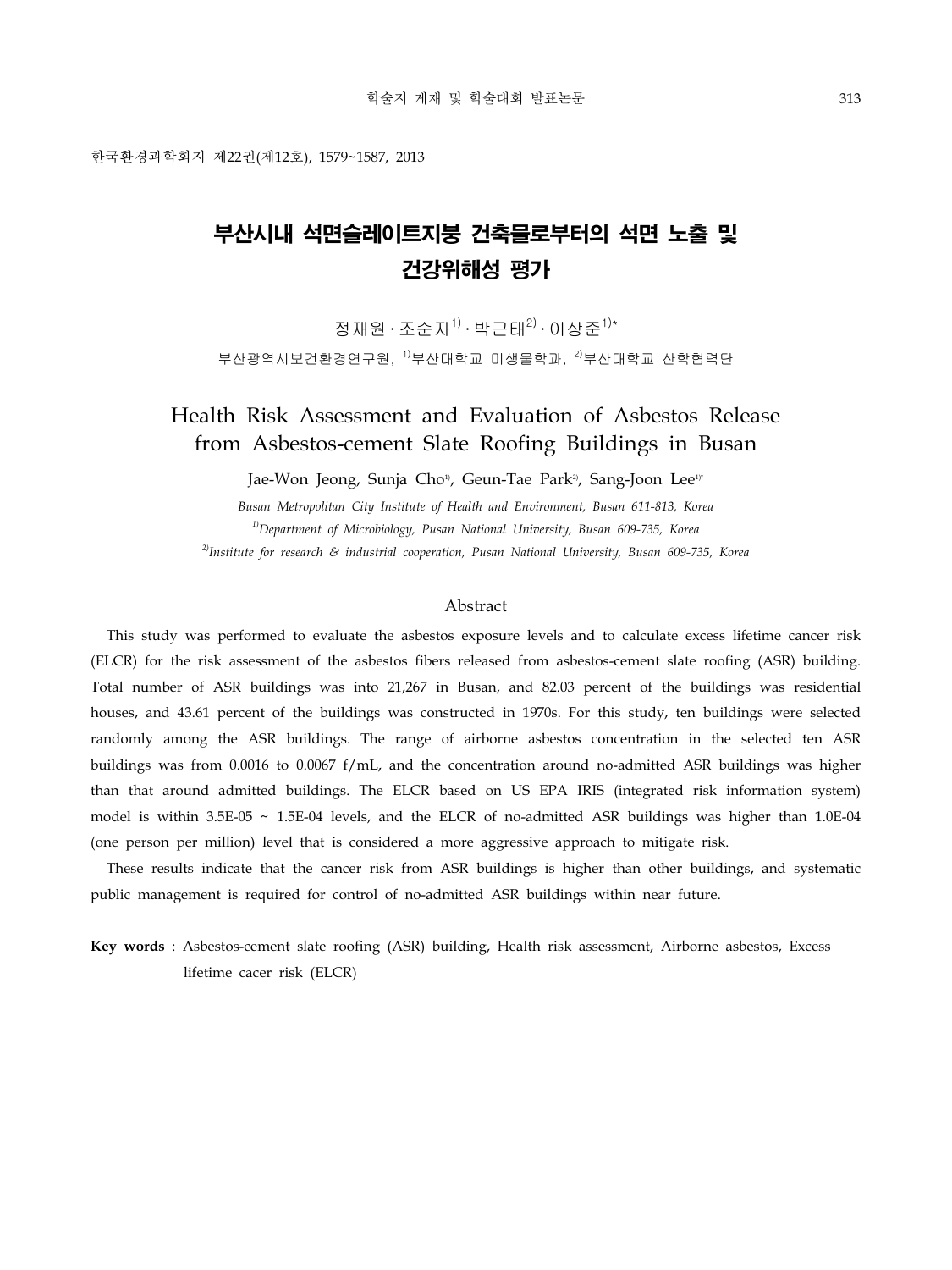### A research on the Optimal Operating Condition of Leachate Treatment Process

Kyung-Won Jung, Na-Na Yun, Hwa-Sung Ji, Kwang-Soo Kim, Pyung-Jong Yoo and Gi-Gon Kim

*Busan Public Health & Environment Institute, 120, Hambakbong-ro 140 beon-gil, Busan, South Korea*

*(jkw1187@korea.kr, Tel : 82-51-309-2935, Fax : 82-51-309-2929)* 

#### Abstract

 This study aims to find the most economical and effective operating conditions by changing the conditions of each bioreactor and methanol substitute. Before getting into the Rotating Activated Bacillus Contactor(RABC) reactor, ammonium nitrogen in influent leachate should be reduced to extend biological nitrification and the C/N ratio should be kept between 3 and 4 for the most efficient condition. Although the dissolved oxygen(DO) concentration and the temperature of each reactor are somewhat different, the DO of each bioreactor should be operated below 0.5 mg L-1 for bioreactor #1, above 2 mg L-1 for bioreactor #2 and below 0.5 mg L-1 for bioreactor #3 and the bioreactor temperature should be kept above 25 ℃ for the maximum effect. The result revealed that the inorganic nitrogen removal rates were similar to the methanol substitutes developed in this study and the conventional methanol substitutes being used in the S sewage treatment facility. The operating costs were reduced by 75 %(250 \$/ton) when the methanol substitutes applied in this study were used.

**Key words :** C/N ratio; Leachate; Nitrification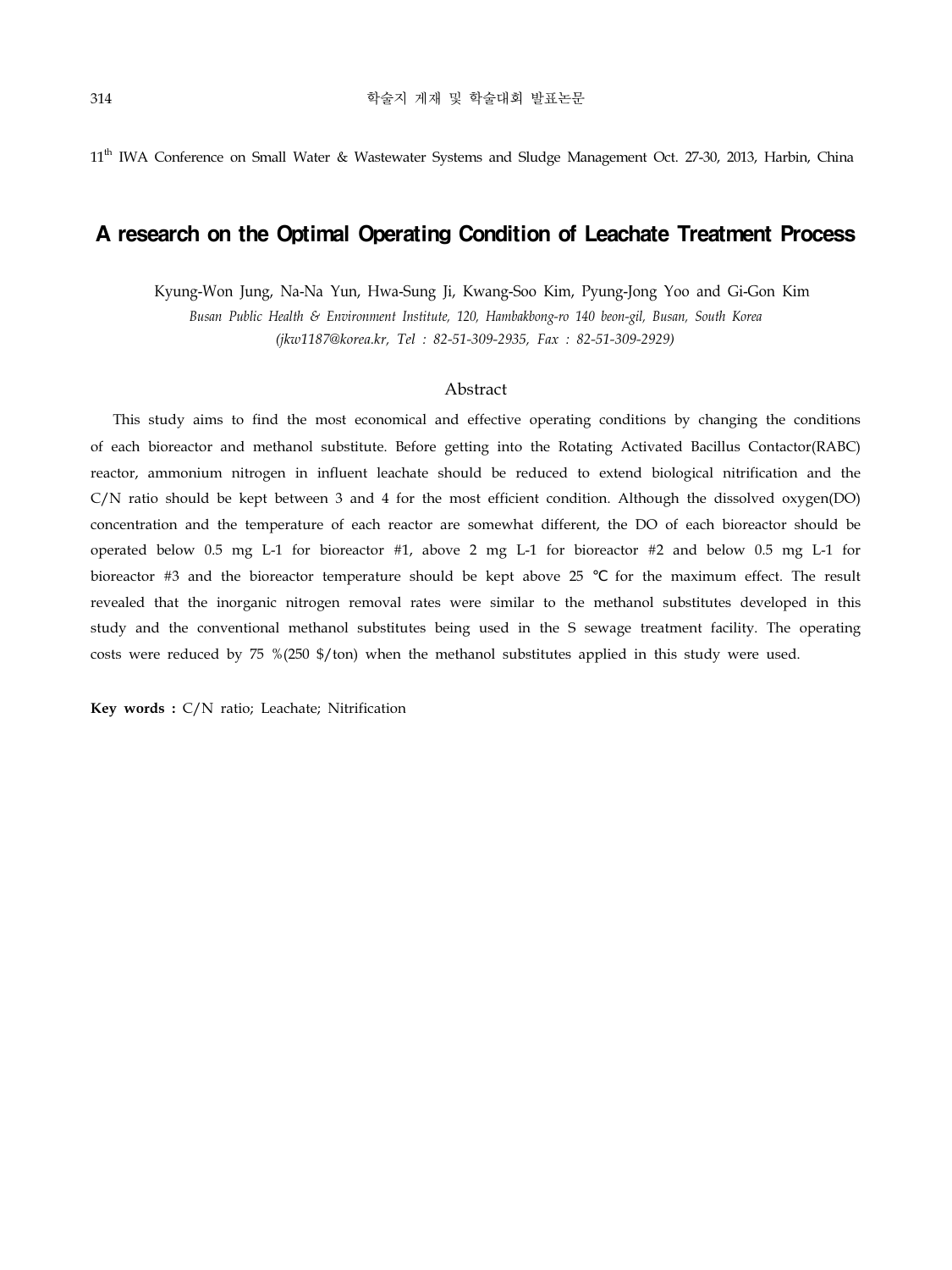한국대기환경학회 2013년 정기학술대회, 부산 벡스코, 2013. 9. 5. - 9. 6.

# 부산지역 미세먼지 고농도 사례 분석 연구 Analysis on the fine PM Episodes in Busan

### 박기형  $\cdot$  이병규 $^{1)}$

부산광역시보건환경연구원, <sup>1)</sup>울산대학교 건설환경공학부

 최근 들어 미세먼지의 고농도 사례가 빈번하게 발생하고 있으며, 그 원인도 각 사례별로 다르게 나타나는 경향이 있다. 미세먼지의 발생원은 1차 배출원으로부터 직접 배출되는 1차 먼지와 외부로부터 오염물질을 포 함한 미세먼지의 유입, 증기상의 응축, 대기중 화학 반응 등을 포함하는 2차 먼지로 구분된다. 미세먼지의 고 농도 원인은 기상요인에 의하여 크게 영향을 받는데, 대기환기가 감소되어 미네먼지의 정체로 이어져 시정이 나빠지는 연무현상도 그 중 하나의 예가 될 수 있다.

 본 연구는 2013년 1월~4월준 부산지역에서 발생한 미세먼지 고농도 사례에 대해서 분석하였다. 고농도 사례기간동안의 기상조건, 역궤적분석, PM2.5/PM10의 농도비 등의 분석을 통하여 고농도의 원인을 찾고자 하 였다.

 미세먼지 고농도 사례 분석결과, 특정 발생원에 의한 영향을 제외하면 정체성고기압의 영향을 많이 받는 것으로 분석되었다. 지상풍속이 약하고 하층대기가 안정될 때, 정체성 고기압의 영향으로 안전된 대기상태로 할 때 고농도가 관측되었다. 또한, 이동성 고기압의 영향으로 대기가 정체되고 상대습도가 증가하여 수분효과 와 중첩되어 발생하는 경우와 기압차에 의해 빠른 풍속으로 외부의 고농도 미세먼지가 유입되는 경우에도 고 농도가 관측되었다. 또, 개별 기상인자의 영향보다는 여러 고농도 발생 인자가 복합적으로 영향을 주어 고농 도 사례가 발생하기도 하였다. 그 외의 고농도 발생오인에 대한 추가적이고 세부적인 분석 연구가 계속 되어 야 할 것이다.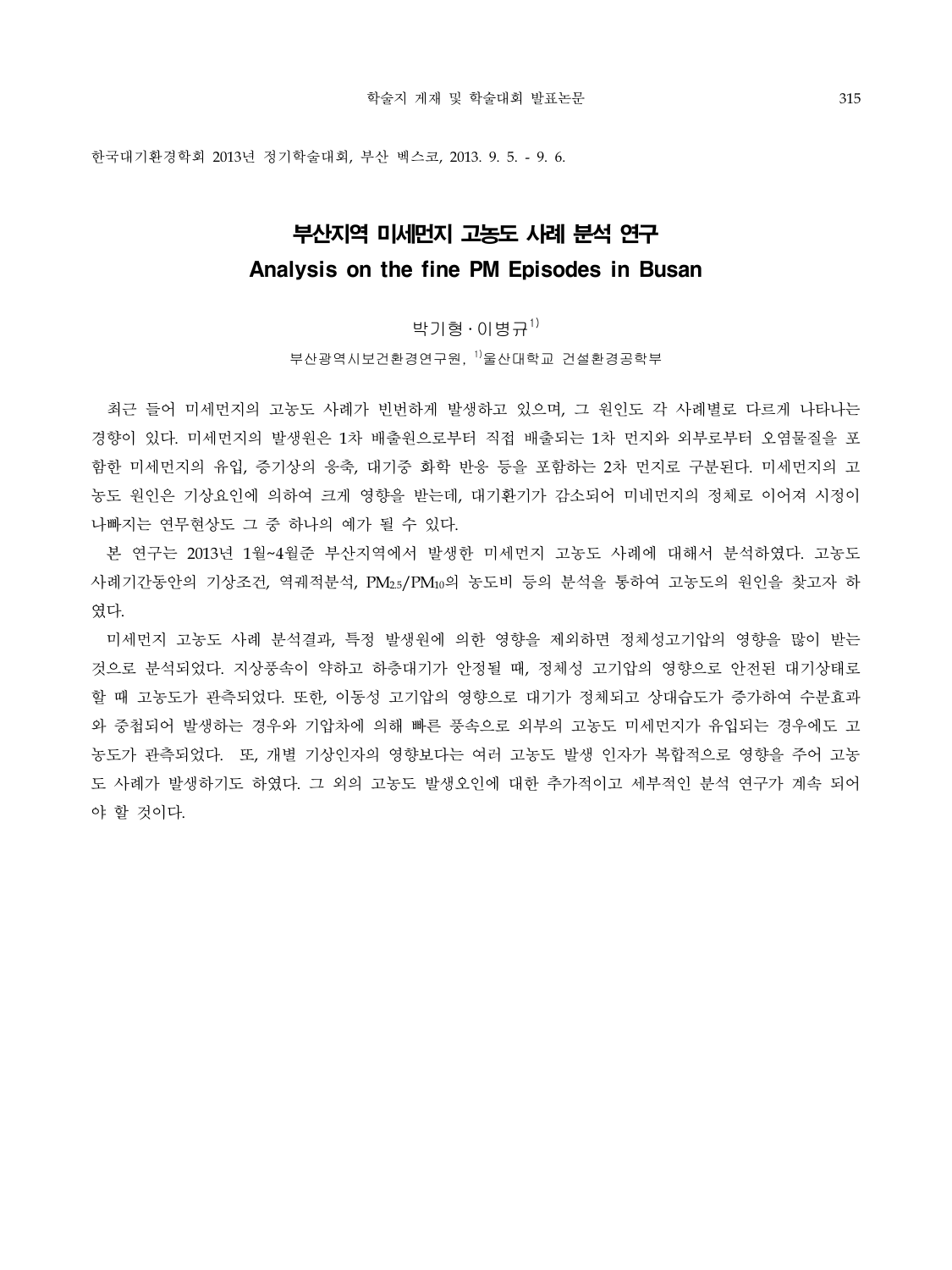Microbial Ecology and Water Engineering, Jul. 7-10, 2013, Ann Arbor, USA

# Nutrients and grazing factors in relation to phytoplankton community in the small freshwater reservoirs used for irrigation

You-Jung Lee, Kyung-Sim Lee, Pyung-Jong Yoo, Gi-Gon Kim

*Busan Metropolitan City Institute of Health & Environment, Hambakbongro140, BukGu, Busan, South Korea (youjung202@korea.kr, Tel : 82-51-309-2918, Fax : 82-51-309-2969)* 

#### Abstract

The objective of this study was to examine seasonal patterns of water quality and plankton community and to contribute to an understanding of water physiochemical conditions of two small reservoirs used for different purposes in Busan, S. Korea. TN concentration was similar at both sites, but phosphorus levels at site Y showed 10-fold lower than those at site L. Also the seasonal differential pattern of Chl-*a* concentration was similar to the seasonal pattern of TP concentration at two sites. The phytoplankton communities at site Y were dominated by *Bacillariophyceae* throughout the year and to a lesser extent, *Chlorophyceae* and Cyanobacteria. *Chlorophyceae* and *Bacillariophyceae* dominated at site L and grew more than at the site Y throughout the year owing to the enhanced nutrient loading. This study found that the phytoplanktons at site L was able to overcome grazing by microzooplankton and they formed a greater variety of phytoplankton communities than those at site Y.

Key words : Small Reservoir; Phytoplankton; Zooplankton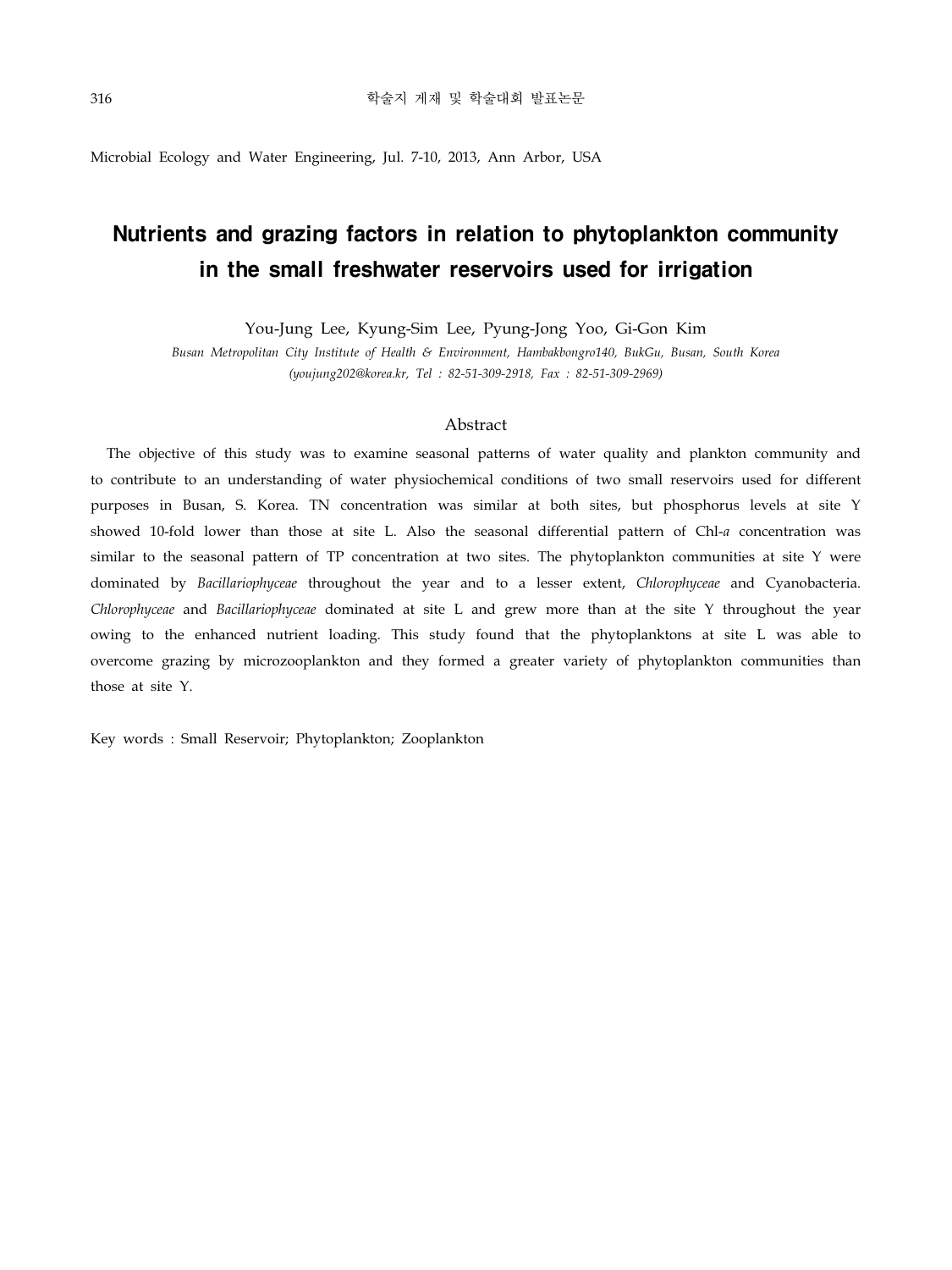The 33rd International Symposium on Halogenated Persistent Organic Pollutants–Dioxin 2013 August 25-30, Daegu, Korea

# PARTICLE-BOUND POLYCHLORINATED DIBENZO-p-DIOXINS, DIBENZOFURANS AND CO-PLANAR PCBs IN AMBIENT AIR

Jeong T-U $^{1*}$ , Jeong S-R $^{1}$ , Song B-J $^{1}$ , Kwon D-M $^{1}$ , Yoo P-J $^{1}$ , Kim G-G $^{1}$ , Seo D-C $^{2}$ , Park J-H $^{3}$ , Heo J-S $^{3}$ 

*1 Busan Institution of Health & Environment, Mandeok-dong, Buk-gu, Busan, 616-842, Rep. of Korea* 

*2 Department of Bio-Environmental Sciences, Sunchon National University, Seokhyeon-dong, Suncheon, 540-742, Rep. of Korea 3 Divisionof Applied Life Science (BK21 Program) & Institute of Agriculture and Life Science,*

*Gyeongsang National University, Gajwa-dong. Jinju, 660-701, Rep. of Korea* 

Dioxins and PCBs are unintentional persistent organic pollutants listedonannex C of Stockholm Convention on Persistent Organic Pollutants. Combustion processes such as hazardous waste, medical waste, municipal solid waste, and sewage sludgeincineration are among the major known sources of atmosphericcontamination by dioxins and PCBs. Dioxins and PCBs are highly toxicand ubiquitous occurrence in the environment. These compoundsmay be produced through the incineration ofwaste, released into the atmosphere and transported atgreat distances before being transferred to other environmentalmatrices. POPs materials such as dioxins and PCBs whose decomposition moved slowly in the environment, have influenced humans and environments. And they have never been commercially manufactured but are unintentional by-products of incineration and chemical processes that involve chlorine-containing substances. Researchers have found that once POPs materials such as dioxins and PCBs are emitted into atmosphere, they may be deposited locally or undergone long-range transport before deposition. It has also reported that most of these pollutants are adsorbed onto the particles in ambient air. Coarse particles are emitted from physical process such as crushing and polishing, on the other hand, fine particles are emitted from combustion sources and formed in the atmosphere by homogeneous nucleation. The fine particles have a profound impact on atmospheric environment because of long-range transport. And theyalsoare a great influence on human body by spreading to one's lungs. Recently, the researches about the fine particles of ambient air are actively underway and the importance of those is growing bigger and bigger. Also, PM2.5(under 2.5um of particle materials) will be added to the atmospheric environmental standard of our nation in 2015. And the contents of heavy metals in ambient air has surveyed in PM10(under 10um of particle materials) instead of TSP(Total Suspended Particulate) from this year.

The aim of this study is to identify the size distribution of particle-bound polychlorinated dibenzo-p-dioxins, dibenzofurans and polychlorinated biphenyls in ambient air of Busan, Rep. of Korea. So the values of PCDDs/PCDFs and co-planar PCBs in the particle materials such as TSP, PM10 and PM2.5 are investigated.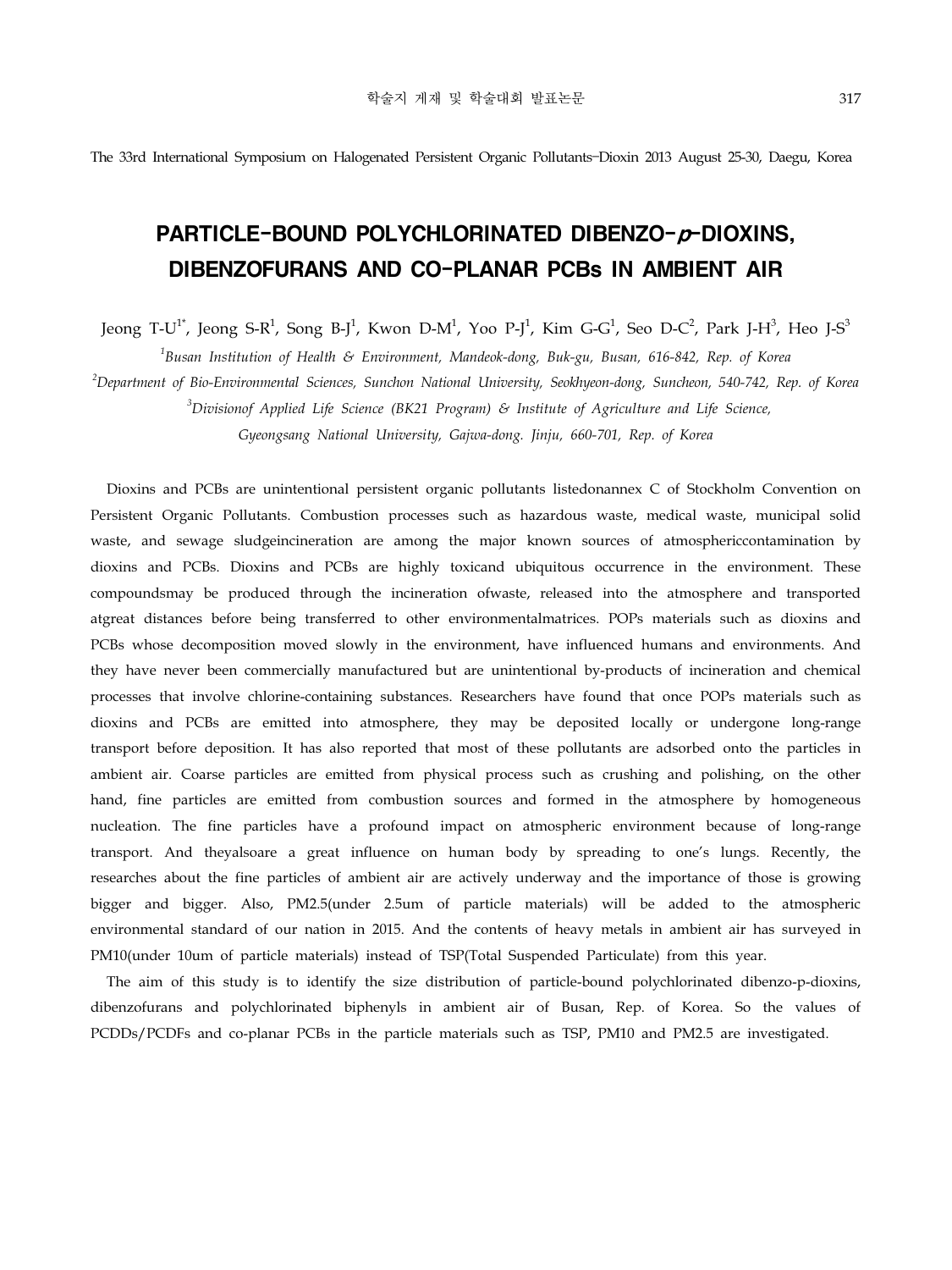11th IWA Conference on Small Water & Wastewater Systems and Sludge Management Oct. 27-30, 2013, Harbin, China

# Characteristics of Polycyclic Aromatic Hydrocarbons(PAHs) in river and sediment around water treatment facilities and industrial areas, Korea

Seung-Ryul Jeong\*, Eun-Hwa Jang\*, Dong-Min Kown\*, Pyung-Jong Yoo\* and Gi-Gon Kim\* Jun-Heon Yoon\*\*, Byoung-Cheun Lee\*\*

*\*Busan Metropolitan City Institute of Health and Environment 120, Hambakbong-ro 140 beon-gil, Buk-Gu, Busan 616-842, Republic of Korea*

*\*\*National Institute of Environmental Research, Kyungseo-Dong, Seo-Gu, Incheon 404-708, Republic of Korea*

#### Abstract

 Polycyclic aromatic hydrocarbons (PAHs) were determined in water and sediment around water treatment facilities in Korea(STP,WTP,VTP). The removal efficiency of total PAHs from most of the influent samples was about 30% in effluent. The Order of the removal efficiency of PAHs was STP,WTP,VTP. The total PAH concentrations of the river around the water treatment plant ranged from 0.06 to 6.27 μg/L. The total PAHs concentrations of sediment ranged from 11.6 to 892.8 ng/g dry weight. Most of the sediment samples with AnT/(AnT+PhA)<0.1 and FluA/(FluA+Pyr)>0.5 were charateristic of a mixture pattern of diesel, coal, wood combustion input. These results indicate that the contamination of PAHs comes from various sources around water treatment facilities

**Key words** : PAHs, water treatment facility, influent, effluent, source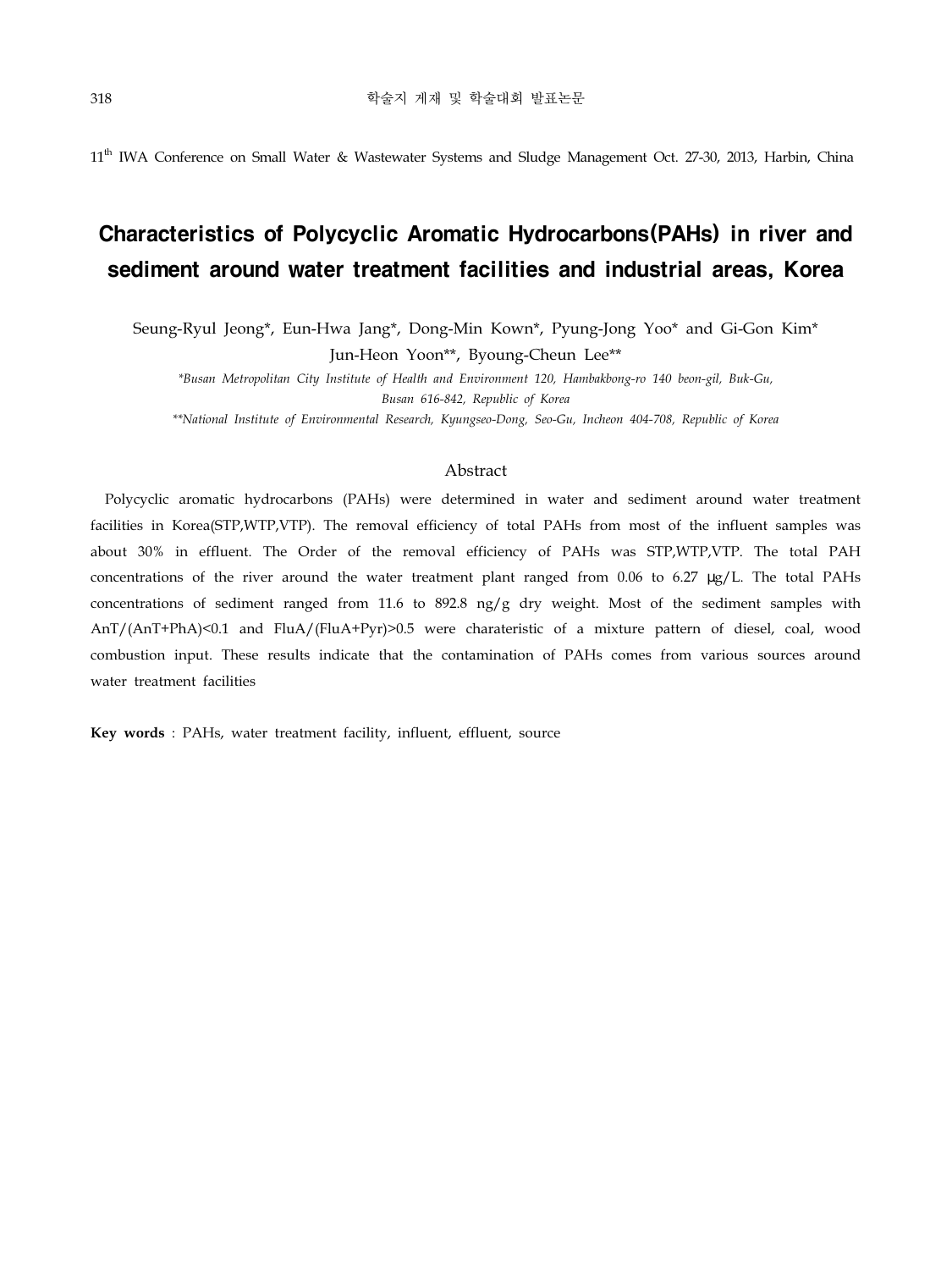2013 대한감역학회 제1회 국제학술대회, 서울(잠실), 2013. 11. 7.

# The Current Status of HIV confirmatory test during recent 6 years in Busan

Sang Kee Min\*, Young Ah Jung, Pyeung Tae Gu, Su Jung Hwang, Kyung Soon Cho, Sung Hyun Jin *1 Division of Virology, Department of Heaith Research, Busan Institute of Health and Environment, Busan 616-842, Korea*

 In Korea, HIV confirmatory test is carried out by National Institute of Health (NIH) and Provincial Institute of Health and Environment (PIHE) by law. Our laboratory commits HIV confirmatory test for the reactive serum or plasma screened by public health center, clinics and hospitals, blood center and military manpower adminstration in Busan. The diagnostic strategies to accomplish HIV confirmatory test are as same as below. ELISA and particle agglutination test is conducted for screening anti-HIV1/2 preferentially and western blot for confirmation and P24 antigen test for seronegative early infection. This study aims to analyse the accumulated data of HIV confirmatory test during recent 6 years in Busan (2008  $\sim$  2013.6). A total of 5,715 specimens were examined and 4,893(85.6%) specimens were turned out to be negative, 673(11.8%) positive and 149(2.6%) indeterminate, respectively. Indeterminate cases were reconfirmed finally by NIH ; 20(13.4%) positive, 58(38.9%) negative and 71(47.7%) indeterminate, respectively. Indeterminate case is mainly belonged to seroconversion period that are most infectious. To control these indeterminate case is very important to prevent effectively HIV transmission, so proper policy is required to pursuit whether it is or not.

**Key words :** HIV confirmatory test, ELISA, PA, P24 antigen, western blot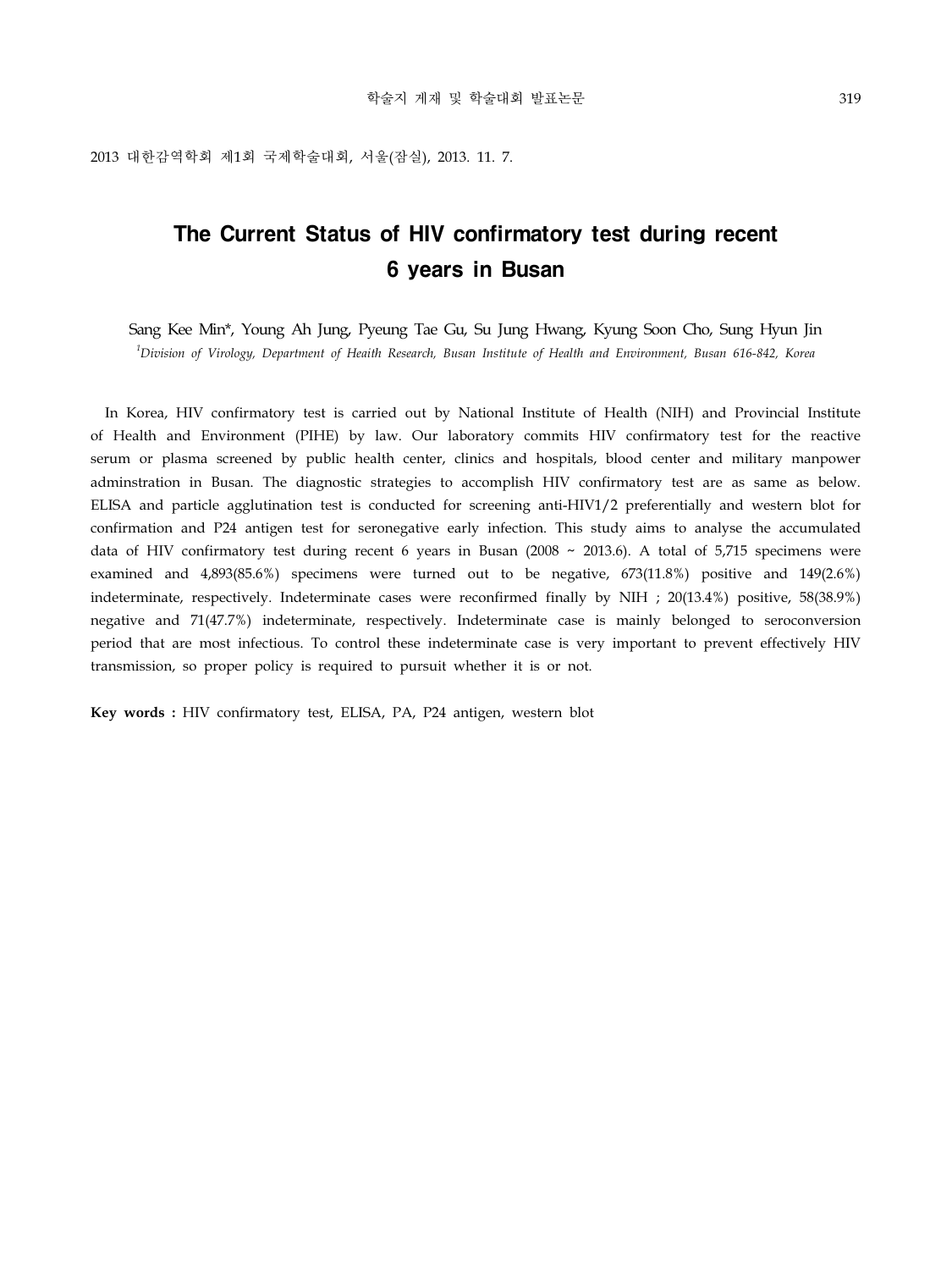2013 한국생명과학회 제54회 국제학술대회, 경남(사천), 2013. 10. 17. - 10. 18.

### Genetic Characteristics of Enteric Virus in Busan, 2010-2012

Pyeong Tae Ku $^1$ , Sang kee Min $^1$ , Nam Ho Kim $^1$ , So Hyun Park, Su Jeong Hwang $^1$ , Kyung Soon Cho $^1$ , Sung Hyun Jin $^{1^\ast}$ 

*1 Division of virology, Department of Hearth Research, Busan Institute of Health and Environment, Busan 616-110, Korea*

This study was carried out to investigate the epidemiological characteristics of the enteric virus that causing gastroenteritis in Busan. Total of 4,411 specimens were collected from feces and examined from January to December in 2010-2012 and detected 1,083(24.6%) cases of enteric virus. Among 1,083 positive samples, 420 cases were confirmed as norovirus (9.5%), 393 cases as rotavirus (8.9%), 172 cases as enteric adenovirus (3.9%), 76 cases as astrovirus (1.7%), and 22 cases as sapovirus (0.5%) respectively. We classified by months, enteric virus is detected more frequently from November to April (77.5%). Many genotypes of norovirus have been reported with high genetic diversity. To obtain the molecular epidemiological information on norovirus sporadic cases in Busan, we analyzed the nucleotide sequences of the strains detected. Norovirus was analysed into 8 (GI.2-3, GI.6-9, GI.13, GI.14) of genogroup I and 11 (GII.1-8, GII.12, GII.15, GII.17) of genogroup II. Prevalent genogroup of norovirus was group GII and genotype was GII.4 in Busan, 2010-2012. The results of this study contribute to accumulate the currently available epidemiological data and improve public health and hygiene via development of diagnostic methods and sustainable surveillance.

**Key words :** Busan, enteric virus, gastroenteritis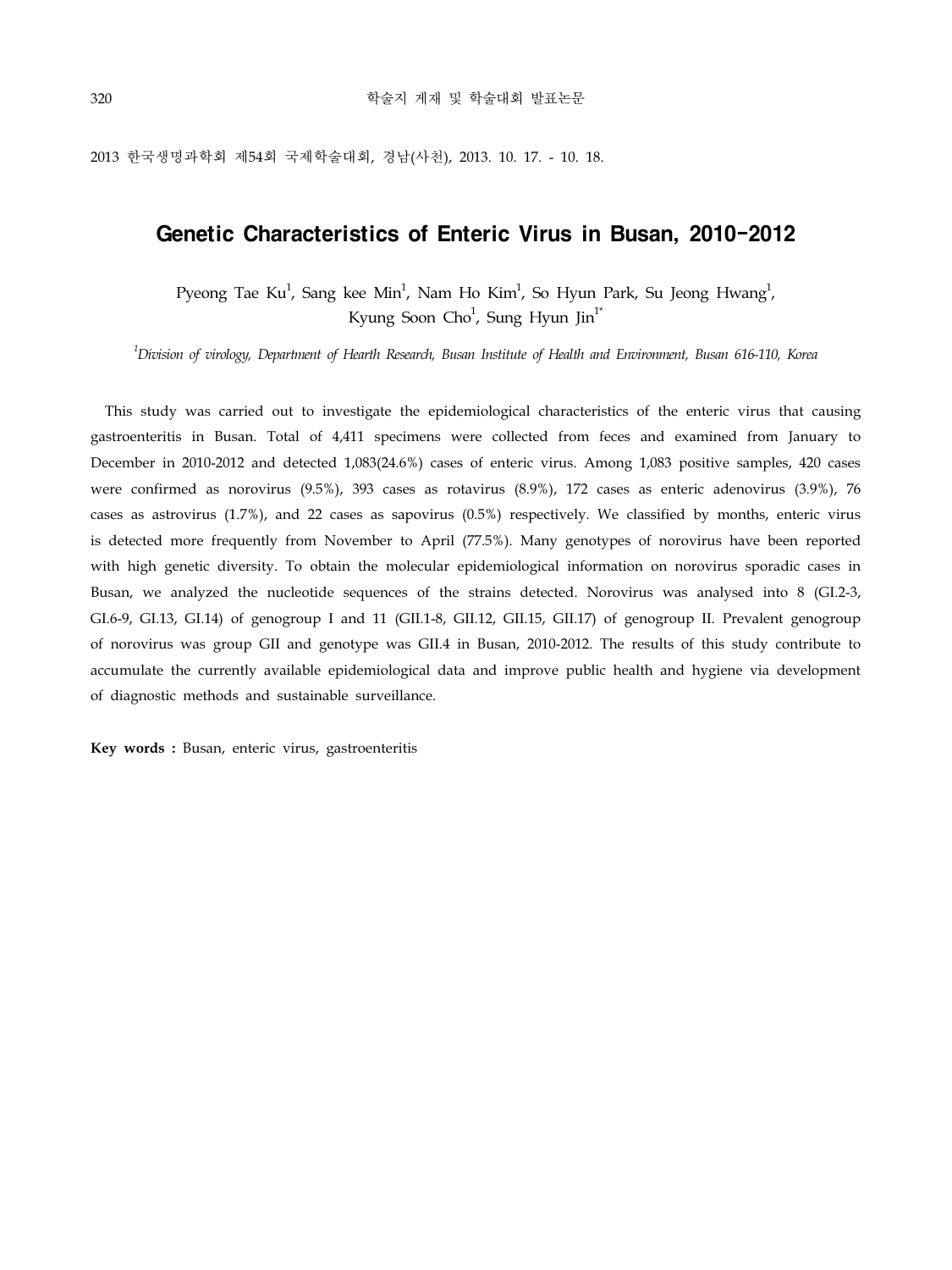2013 한국생명과학회 제54회 국제학술대회, 경남(사천), 2013. 10. 17. - 10. 18.

# Epidemiological Characterization of Influenza Viruses Isolated in Busan, 2012-2013 season

Su Jeong Hwang $^{\text{1*}}$ , Nam Ho Kim $^{\text{1}}$ , Sang kee Min $^{\text{1}}$ , Pyeong Tae Ku $^{\text{1}}$ , Kyung Soon Cho $^1$ , Sung Hyun Jin $^1$ 

*1 Division of virology, Department of Hearth Research, Busan Institute of Health and Environment, Busan 616-110, Korea*

Influenza viruses cause acute respiratory tract infections and is often associated with increased rates of hospitalization and death. This study was carried out to investigate the epidemiological characterization for Influenza viruses in Busan, from September 2012 to August 2013. Total of 1,105 specimens (throat swabs) were collected from influenza-like illness patients and patients with acute respiratory tract. Multiplex real-time RT-PCR(rRT-PCR) was performed to detect six influenza virus〔A, B, A(H1N1), A(H3N2), A(H5N1), A(H1N1) pdm09〕and detected 80(7.2 %)cases of influenza viruses. Among 80 positive specimens, 66(6.0%) cases were Influenza type A(H3N2), 12(1.1%) cases of A(H1N1)pdm09, and 2(0.2%) cases of type B. The virus detection rate was the highest (12.1%) in 7-19 year-old group and was the lowest (3.1%) in 0-2 year-old group. Occurrence rate of patients with influenza-like illness and virus isolation showed one peak in winter (February) in 2012-2013 season.

**Key words :** Busan, influenza viruses, 2012-2013 season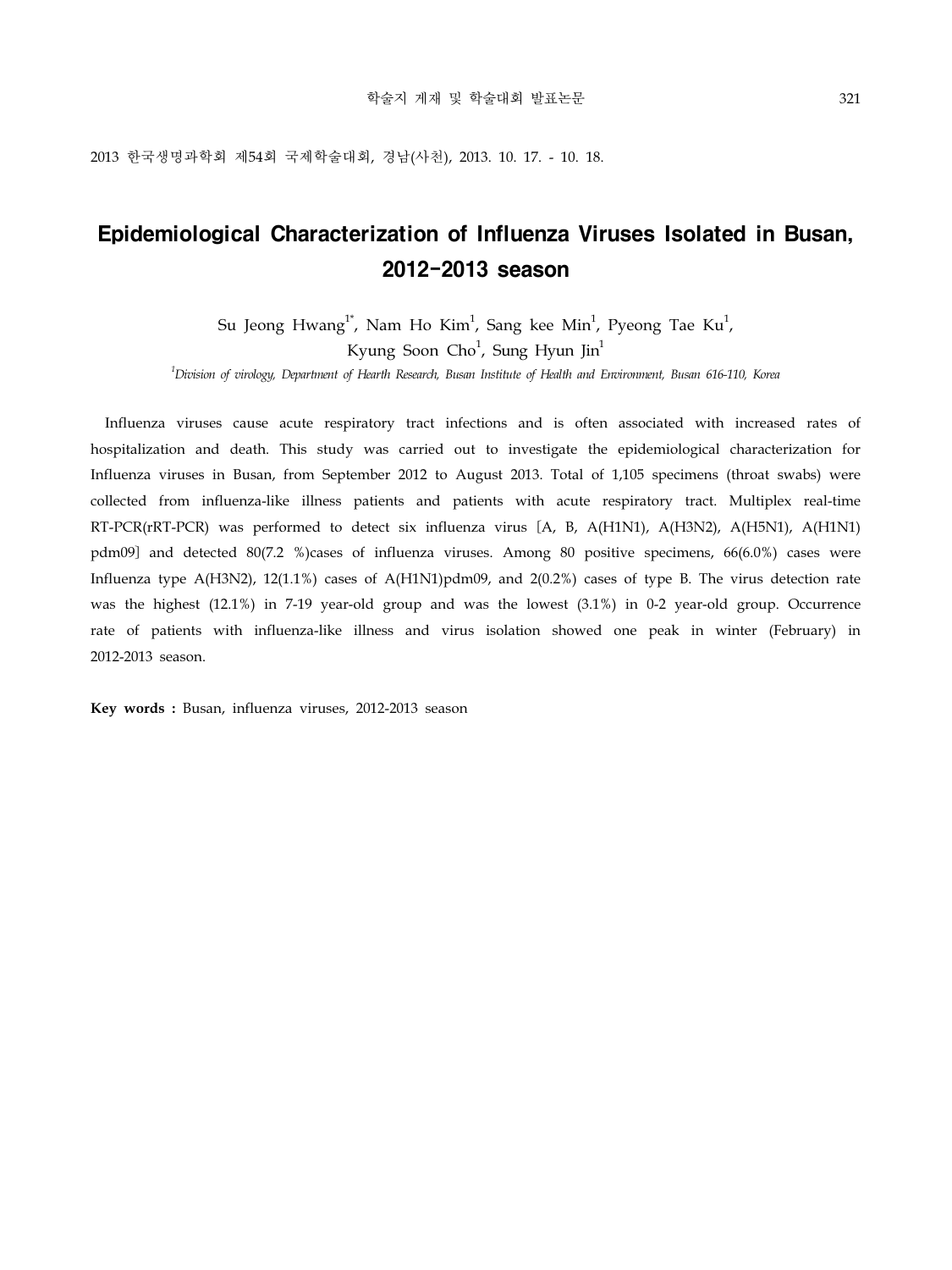한국식품영양학회 하계학술대회, 부산(해운대), 2013. 6. 20.

# Risk Assessment of Pesticide Residues in Agricultural Products Before Auction at Wholesale Market in Busan

### † Su-Jeong Hwang

*Office of Agricultural Products Inspection*

The risk assessment of pesticide residues were examined in 2,898 samples from 80 agricultural products collected at a wholesale market in Busan(2012). Pesticide residues of samples were analyzed by multi-residue method using GC-ECD/NPD, GC-MS. Detected samples were 347(12.0%) and 30 samples(1.0%) exceeded the maximum residue limits(MRLs) established by Korean Food and Drug Administration(KFDA). Exceeded vegetables of the MRLs were lettuce and so on, 14 vegetable commodities. The highest frequency of pesticide residues exceeded MRLs was Chlorpyrifos(8) and the next pesticide residues were EPN(4), chlorothalonil(3), diniconazole(3), endosulfan(3), etc. The results of this study, risk assessment was conducted using a percentage of acceptable daily intake(%ADI) and %ADI ranged from 0.003% to 9.364%. The results of risk assessment showed that %ADI have no effect on human health.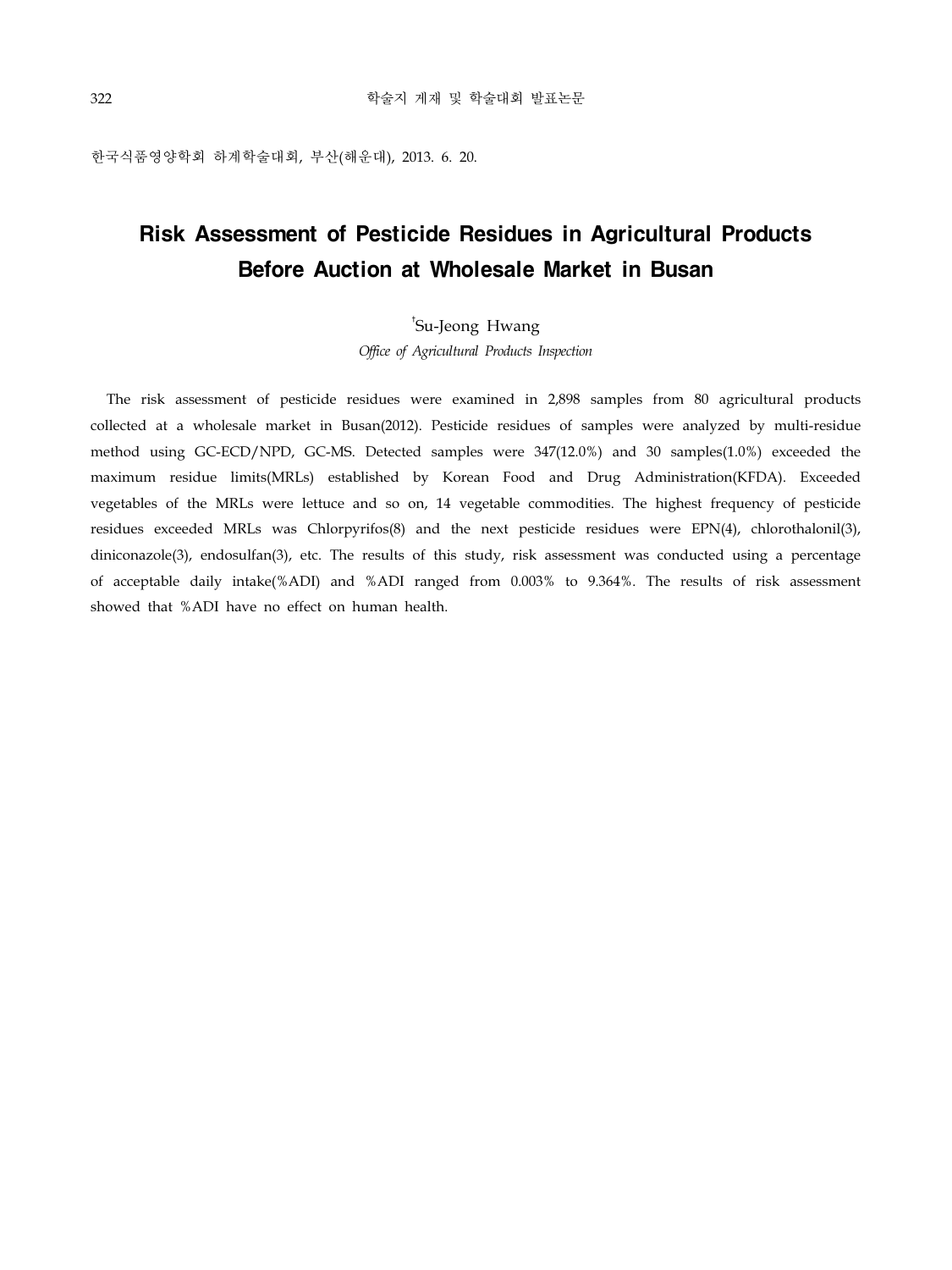# Analysis of 10 allergic contact dermatitis-causing substances in oxidative hair dyes by Ultra Performance Liquid Chromatography

Youngran Na, Heesoo Koo, Seungju Lee, Jungmi Kang, Sunghyun Jin *Busan Metropolitan City Institute of Health and Environment*

#### Abstract

 Diamines represented by p-phenylenediamine and aminophenols of the active components in oxidative hair dyes are considered to cause allergic contact dermatitis. To identify oxidative hair dyes, the thin-layer chromatography (TLC) screening method was used in according to Korean Quasi-drug Codex. However, the disadvantages of TLC are that complex sample preparation is required and quantitative analysis is not reliable.

 In this study, Hexane-2% sodium sulfite was used for the rapid and simple extraction of active components contained in the hair dye products. To identify 10 allergic contact dermatitis-causing substances, Ultra Performance Liquid Chromatography (UPLC) analysis was used for a short analysis time and quantitative analysis. The limit of detection of active component was 55.8-243.3 /L, the limit of quantitation was 169.0-737.4 /L, and the range of recovery ratio was 95.6-99.5%. By the developed UPLC method, we can easily identify and quantitate the 10 allergic contact dermatitiscausing substances of 20 commercial hair-coloring products.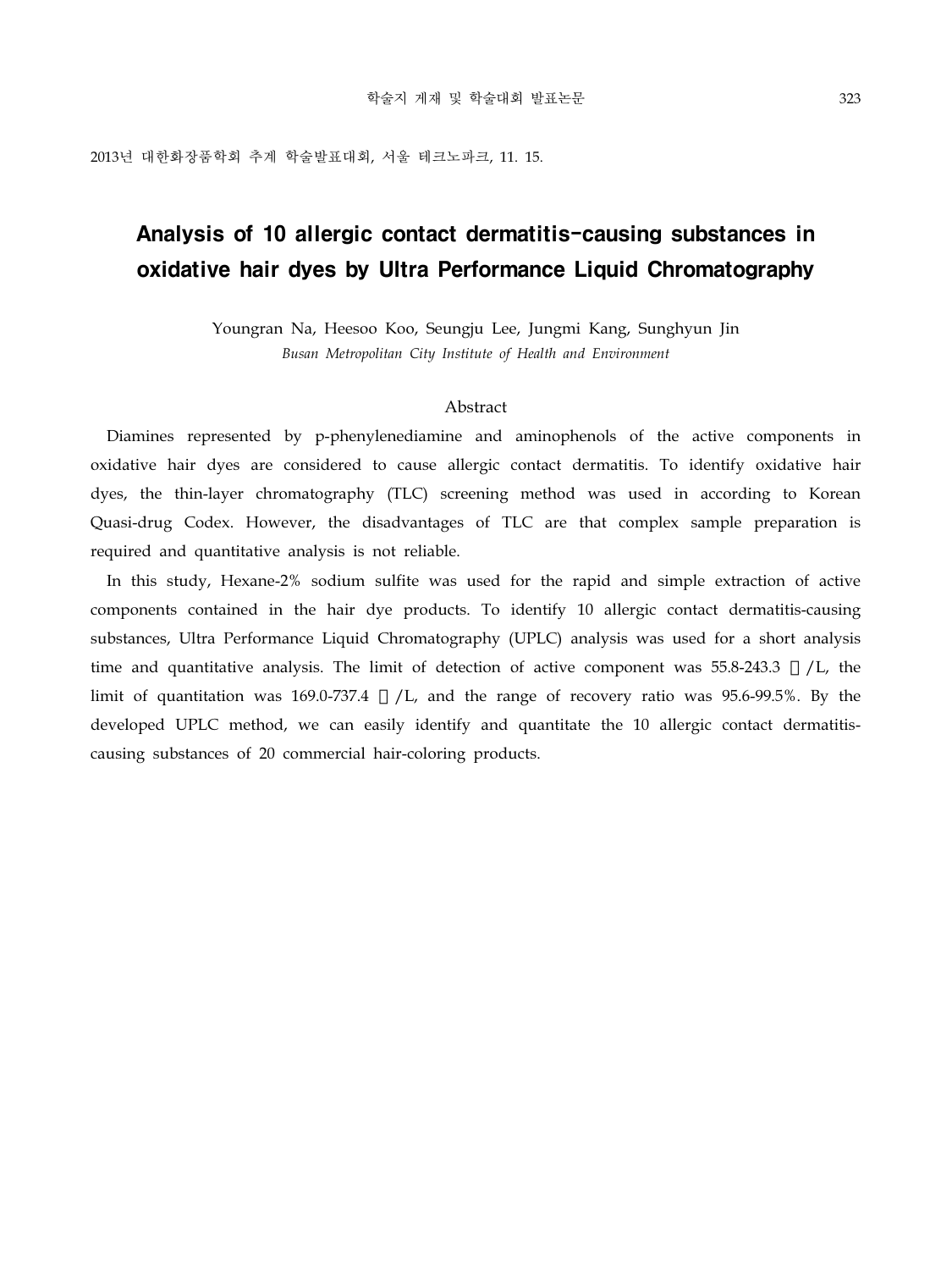한국환경과학회 2013년 정기학술대회 발표눈문집(제22권)

### 부산지역 고농도 PM10의 발생원 위치 추정을 위한 PSCF 모형의 적용

#### 도우곤·정우식 $^{1)}$

부산광역시보건환경연구원, <sup>1)</sup>인제대학교 대기환경정보공학과/대기환경정보연구센터

 높은 인구밀도와 많은 교통량 및 다양한 산업 활동으로 인하여 대도시에서의 미세먼지나 오존 등에 의한 대기오염은 최근 들어 심각한 실정이다. 특히 도로변 비산먼지나 자동차 배출원, 주거지역 연료원소, 공단지역에서의 대기오염물질 배출 등의 오염원들은 도심지역 미세먼지 농도를 증가시키는 주요한 원인이 되고 있다. 우리나라의 남동연안에 위치한 부산지역은 대도시의 특성이 반영된 다양한 배출원 뿐만 아니라 지리적으로도 대규모 공단이 위치한 울산지역과 인접해 있고 해양과 가까운 산악지형에 의하여 다양한 국지순환이 발생하는 등 대기오염을 가중시키는 조건을 가지고 있다. PM10의 대기환경기준은 연간 평균이 50 μg/m<sup>3</sup>이하, 24시간 평균이 100 μg/m<sup>3</sup>이하로 설정되어 있으며 부산지역의 PM10 연평균 농도는 2001년 60 μg/m<sup>3</sup>에서 2011년 47 μg/m<sup>3</sup>로 최근 들어 연간 환경기준을 만족하면서 전반적으로 감소하고 있는 추세이다.(2011 부산광역시 대기질 가보고서, 2012). 그러나 24시간 환경기준초과 횟수는 2003년 5회에서 2007년 397회로 증가하였으며 2011년 221회로 최근까지 비교적 높은 수준을 보이고 있다. 또한 '대기오염물질 배출량 2010'(국립환경과학원, 2012)에 따르면 전국적인 PM10 배출량은 2010년 116,808 ton으로 2006년 이후 전반적으로 증가하고 있으며 부산지역의 경우 2010년 3,092 ton으로 전국대비 약 2.6% 수준이나 다른 광역시와는 다르게 2008년 이후 증가하는 추세를 보이고 있어 PM10에 대한 저감대책 마련이 시급한 것으로 보인다.

 본 연구는 연안지역에 위치함 대표적인 대도시인 부산지역의 고농도 PM10일에 PSCF모형을 적용하여 영향 배출원을 추정하고 격자별 배출량 자료인 CAPSS의 공간분포와 비교하여 발생원을 파악하여 효과적인 PM10 저감대책을 마련의 기초자료 제공을 목적으로 한다.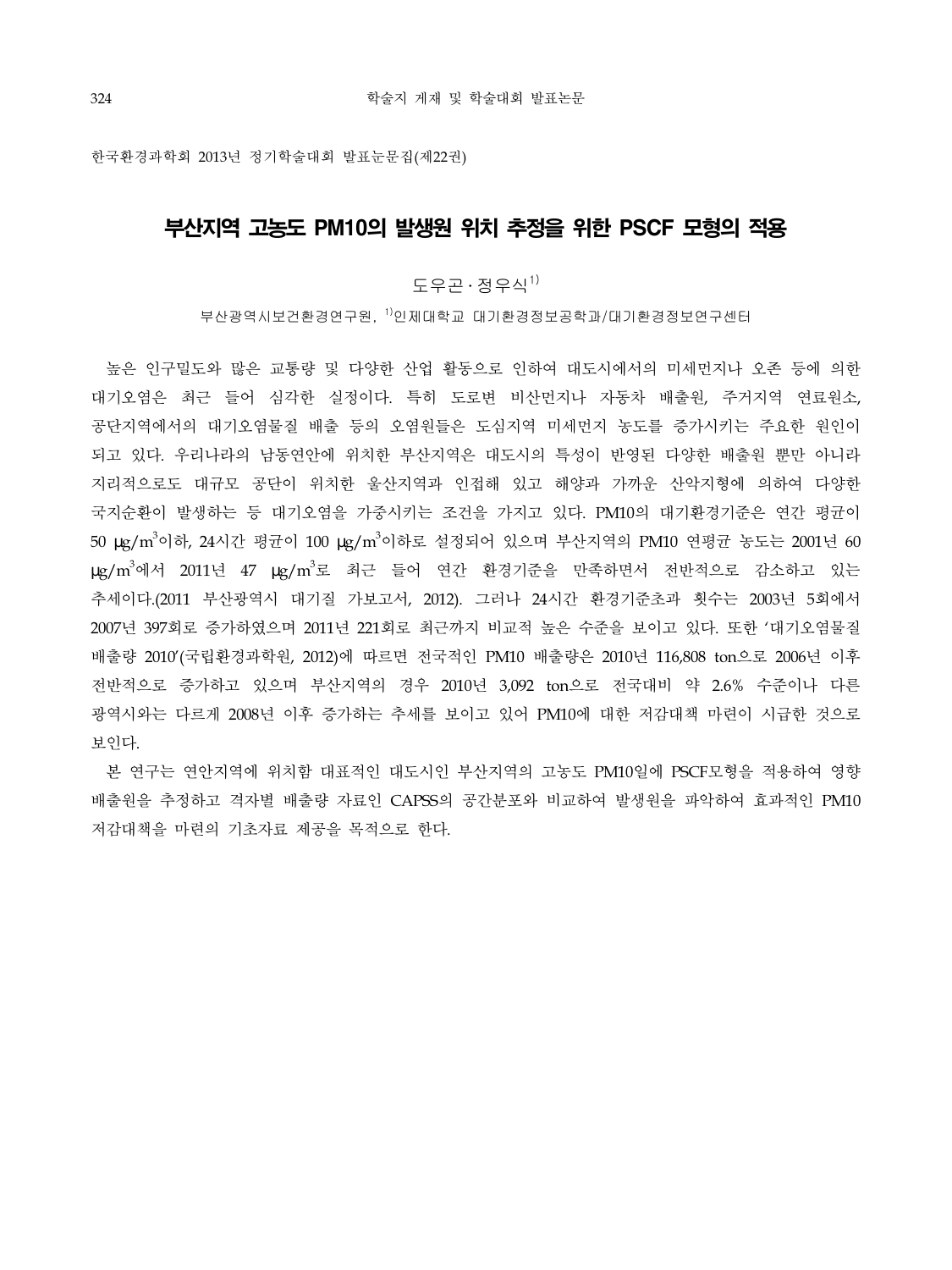## 부산광역시보건환경연구원 연구관리 규정

**제정 2006. 12. 20 부산광역시보건환경연구원 예규 제3호 개정 2012. 4. 5**

### **제 1 장 총 칙**

**제1조(목적)** 이 규정은 부산광역시보건환경연구원(이하 "연구원"이라 한다)에서 수행하는 연구과제에 대한 효과적인 운영과 관리를 위하여 필요한 제반 절차를 규정함을 목적으로 한다.

- **제2조(용어의 정의)** 이 규정에서 정하는 연구과제에 대한 용어의 정의는 다음과 같다.
	- 1. "자체수행연구"라 함은 연구원에서 자체 확보된 예산으로 수행하는 연구를 말한다.
	- 2. "공동수행연구"라 함은 연구원 이외의 관련연구기관 및 대학 등의 기관 또는 외국과의 협의에 의해 공동으로 수행하는 연구를 말한다.
- **제3조(적용범위)** 연구원의 연구에 관한 사항은 다른 규정에서 특별히 정한 것을 제외하고는 이 규정 이 정하는 바에 따른다.

#### **제 2 장 원내 연구심의 위원회의 구성 및 운영**

**제4조(연구심의위원회, 분과위원회의 구성)** 연구종합계획 수립 및 연구결과의 종합평가 등을 위하여 부산 광역시보건환경연구원장(이하 "원장"이라 한다) 아래에 자체 원내연구심의위원회(이하 "원내위원회" 라 한다)와 보건, 축산, 환경 각 분야별 분과위원회를 둔다.

**제5조(기능)** ① 원내위원회는 다음 각 호의 사항을 심의한다.

- 1. 중․장기연구계획 등 연구종합계획 수립에 관한 사항
- 2. 연구사업 계획 및 결과의 심의․평가의 종합조정에 관한 사항
- 3. 기타 위원장이 심의에 부치는 사항
- ② 분과위원회는 다음 각 호의 사항 외 원내위원회에서 위임된 업무를 수행한다.
- 1. 연구사업 계획 및 결과의 심의․평가에 관한 사항
- 2. 연구사업의 추진 사항
- 3. 기타 분과위원장이 심의에 부치는 사항

#### **제6조(구성원 및 임기)**

 ① 원내위원회의 위원장은 원장이 되고 위원은 보건․환경연구부장, 축산물위생검사소장과 각 실․과장으로 한다. 보건 및 환경 분과위원회의 분과위원장은 각 연구부장, 축산물 분과위원회의 분과위원장은 축산물위생검사소장이 되며 각 분과 위원은 해당분야의 실․과장으로 구성한다.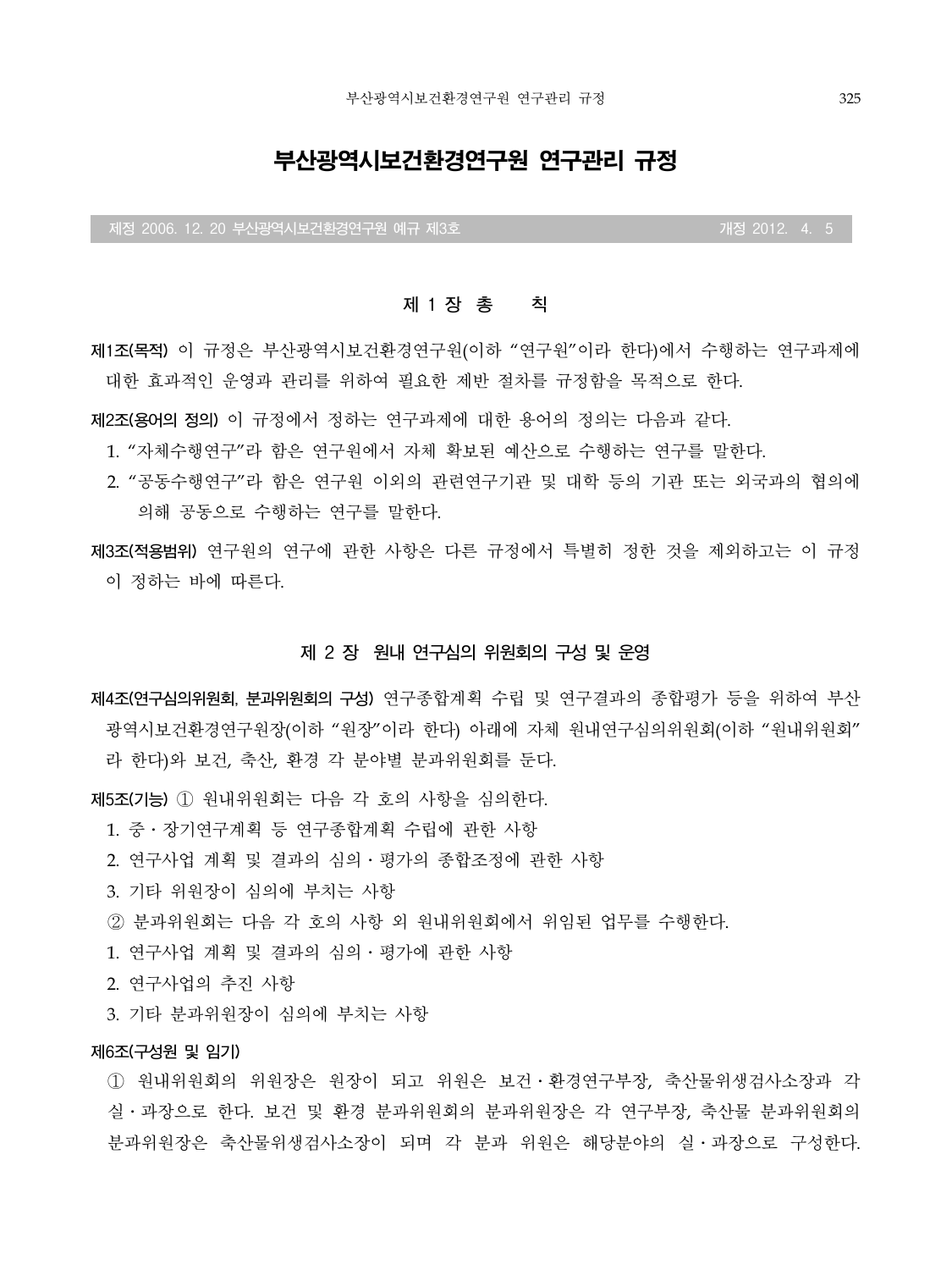<개정 2012. 4. 5>

기타 필요시에 해당 분과위원회 및 인원을 구성하여 별도로 운영할 수 있다.

② 각 위원의 임기는 당해 직에 재직하는 기간으로 한다.

**제7조(회의운영)** ① 원내위원회 및 분과위원회의 회의는 매년 1회 정기적으로 개최하되, 위원장 또는 분과위원장이 필요하다고 판단되는 경우에는 별도로 회의를 소집할 수 있다.

 ② 원내위원회는 위원장을 포함한 재적위원 과반수이상 출석으로 개회하고, 출석위원 과반수의 찬성으로 의결한다. 분과위원회의도 같은 방법으로 한다.

③ 삭제 <2012. 4. 5>

- **제8조(연구과제의 심의, 연구계획의 변경, 진도 및 결과의 평가)** ① 분과위원회는 다음 각 호의 자료를 받아 연구과제를 심의한다.
	- 1. 연구사업계획서는 별지 제1호 서식에 따라 시행 전 연도 9월 말일까지 제출하고, 연구사업 세부 시행 계획서는 별지 제2호 서식에 따라 시행 전 연도 12월 말일까지 제출하여야 한다.
	- 2. 제출된 연구과제는 별지 제3호 서식에 의해 각 분과위원의 심의 평가점수를 산술평균하여 우수 하거나, 수정․보완이 필요한 보통이상의 과제를 1차 원내 심의를 통해 선정하며, 선정된 과제 는 2차 원외 심의 평가를 거쳐 최종과제로 확정한다.
	- 3. 외부 공동 수행 연구과제는 주관 부서의 연구추진 일정에 따른다.
	- ② 각 연구과제의 책임연구자는 연구수행 중에 연구계획의 변경이나 수정이 필요한 때에는 분과 위원장의 검토를 받아야 한다.
	- ③ 분과위원장은 분기별 연구진행상황을 점검하여야 한다.
	- 1. 연구진행상황은 1분기, 2분기, 3분기 보고서 작성은 별지 제4호 서식에 따라 분기 종료 후 10 일 이내에 보고하여야 한다. <개정 2012. 4. 5>
	- 2. 4분기의 연구진행 상황 보고는 보건환경연구원보 투고 및 발간규정에 따라 작성된 연구사업 최종결과보고서로 대체하며, 최종결과보고서는 별지 제9호 서식에 의거 요약보고서를 함께 작 성하여 12월 31일까지 제출하여야 한다. 단, 2년 이상 계속 되는 연구과제로 다음해에 마무리 되는 연구보고서 작성에 관해서는 원내위원회에서 따로 정한 일정에 의한다. <개정 2012. 4. 5>
	- ④ 분과위원은 연구사업 최종결과보고서에 대한 연구결과 평가서를 별지 제5호 서식에 따라 작성 한다. <개정 2012. 4. 5>
- **제9조(의견청취)** 원내위원장 또는 분과위원장은 제8조의 사항을 심의함에 있어 필요한 경우에는 과제 의 책임연구자에게 의견을 들을 수 있다.
- **제10조(보고 및 조치)** ① 분과위원장은 과제의 책임연구자에게 심의에 필요한 자료를 제출하게 할 수 있다.
	- ② 분과위원장은 분과위원회에서 의결된 사항을 위원장에게 보고하여야 한다.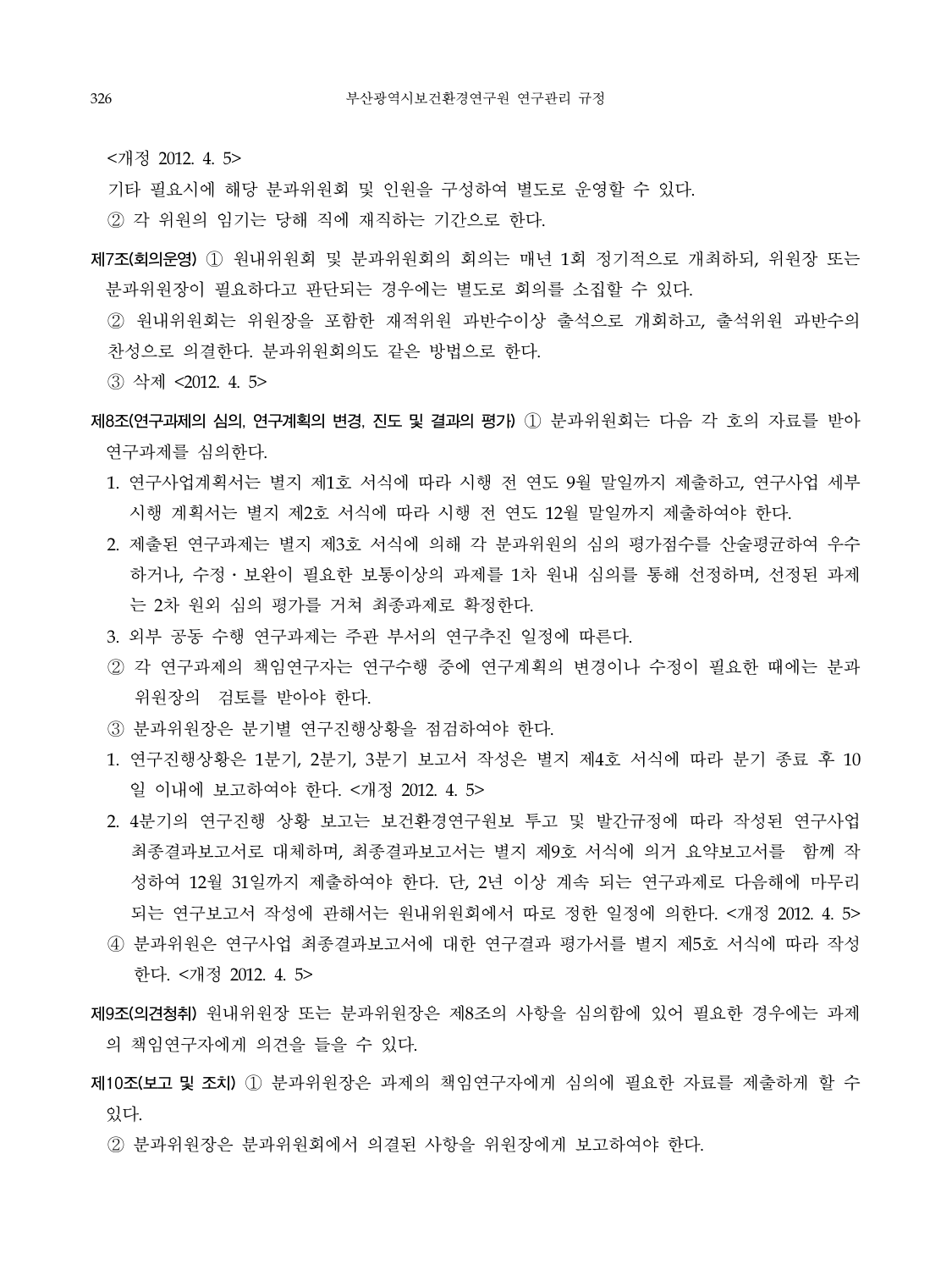**제11조(간사)** ① 원내위원회 및 분과위원회의 업무처리를 위하여 각각 간사 1인을 둔다.

- ② 원내위원회의 간사는 주무부서의 장으로 하고, 분과위원회의 간사는 각 주무부서(실)의 주무관 으로 한다. <개정 2012. 4. 5>
- ③ 간사는 위원장 또는 분과위원장을 보좌하고, 원내위원회의 심의에 관한 기록, 기타 서류의 작성․보관 등에 관한 사무를 처리한다.
- **제12조(연구결과의 발표 및 투고)** ① 모든 연구결과는 보건환경연구원보에 게재함을 원칙으로 한다. 다만, 제14조 2호의 종합심의․평가 결과 보통이하의 평가 시에는 게재하지 않을 수 있다.
	- ② 연구결과를 학회지나 학술회의 등에 발표하고자 할 때에는 별지 제6호 서식에 의거 보건연구 부장, 환경연구부장 또는 축산물위생검사소장의 승인을 받아야 하며, 주요 사항의 경우에는 원 장에게 보고하여야 한다. <개정 2012. 4. 5>
	- ③ 원장은 연구결과를 학회지나 학술회의 등에 발표한 자에게는 예산의 범위 안에서 게재료 및 발표 등에 소요되는 경비를 지원할 수 있다.

#### **제 3 장 원외 연구심의 위원회의 구성 및 운영**

- **제13조(원외 연구심의위원회 구성)** 다음해 수행 예정으로 공모하여 수립된 연구계획 및 연구결과에 대한 외부평가 등을 위하여 원장은 외부전문가를 분야별로 1인 이상 구성하여 원외 연구심의위원회 (이하 "원외 위원회"라 한다)를 구성 운영한다. <개정 2012. 4. 5>
- **제14조(기능)** 원외 위원회의는 다음 각 호의 사항을 심의한다. <개정 2012. 4. 5>
	- 1. 공모 연구사업의 심의 평가에 관한 사항
	- 2. 연구사업결과의 종합심의․평가에 관한 사항
	- 3. 삭제 <2012. 4. 5>
- **제15조(운영 및 평가방법)** ① 매년 2회 정기적으로 운영하되 상반기는 전년도 연구사업결과의 종합심 의․평가를 별지 제8호 서식에 따라 작성하고, 하반기는 다음해에 수행 예정으로 공모된 연구사업 계획의 심의․평가를 별지 제7호의 서식에 의거 작성한다. <개정 2012. 4. 5>

② 원외 연구심의는 서면심의 또는 서면심의 후 회의개최를 병행할 수 있다. <신설 2012. 4. 5>

**제16조(수당 및 여비지급)** 원외 위원회 회의에 출석한 위원이나 연구계획 및 연구결과 등을 평가한 위원 에게 예산이 허용하는 범위 안에서 수당을 지급할 수 있다.

#### **제 4 장 연구실적 등의 평가 및 평가 성적의 반영**

**제17조(연구실적 등의 평가)** ① 원장은 연구실적 등의 평가를 실시할 수 있다. ② 평가는 당해 년도 중에 제출된 최종연구결과 실적을 대상으로 하며, 배점기준은 연구결과물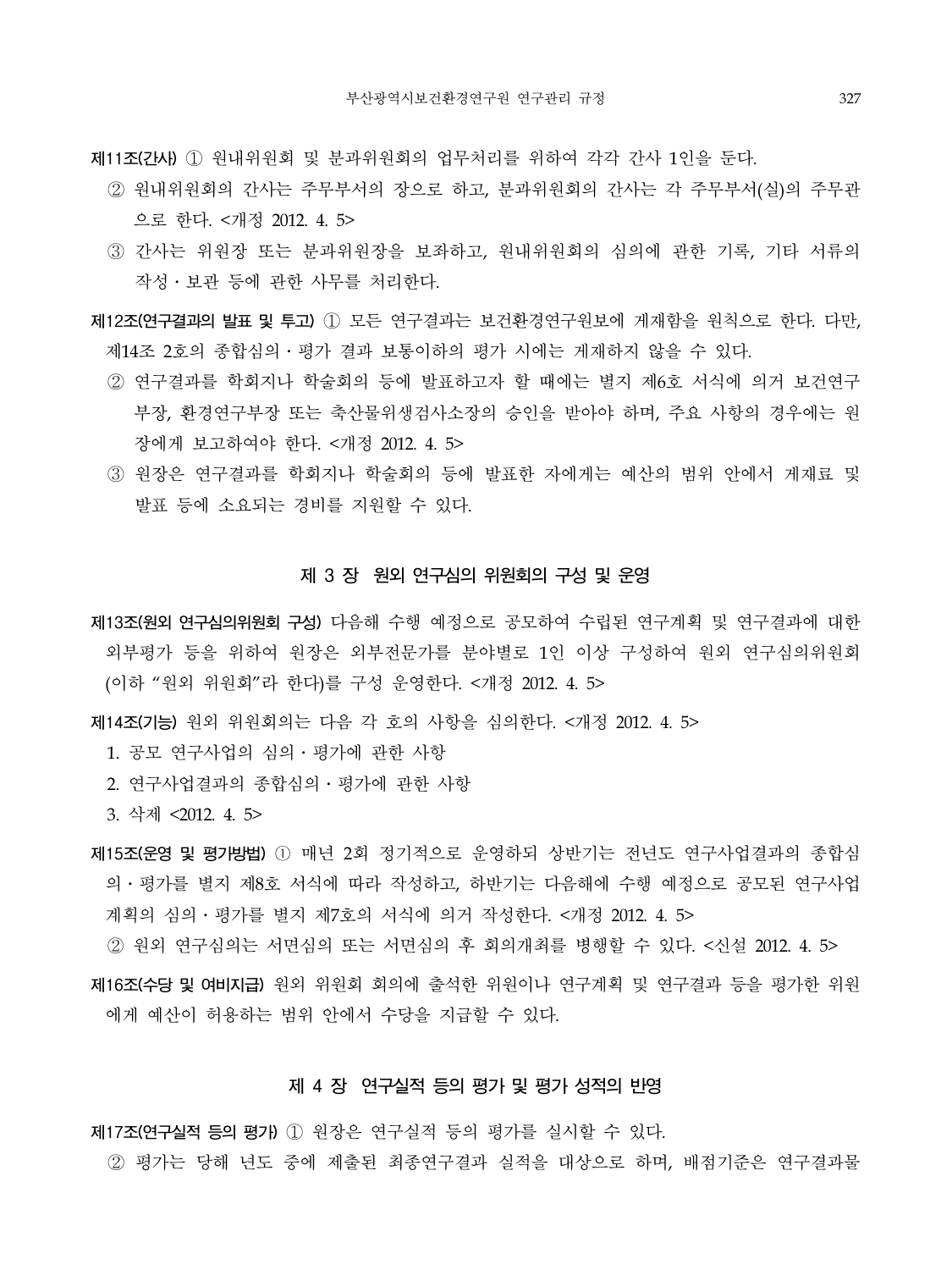심의평가서 원내(별지 제5호 서식)․원외(별지 제 8호 서식)에 의거 각각 50퍼센트 반영하여 최종 평가점수로 산정하고, 평가 시기는 다음해 2월 중으로 한다. <개정 2012. 4. 5>

**제18조(평가 성적의 반영)** ① 원장은 우수 연구자에 대한 평가 성적을 근무성적평정에 의한 근무성적 평정 조정 시 반영할 수 있으며, 각종 포상 및 해외기술훈련 대상자 추천 시 우선적으로 추천할 수 있다.

② 평가 성적의 유효기간은 평가일로부터 1년간으로 한다.

**제19조 삭제 <2012. 4. 5>** 

**부 칙**

① (시행일) 이 규정은 공포한 날부터 시행한다.

② 삭제 <2012. 4. 5>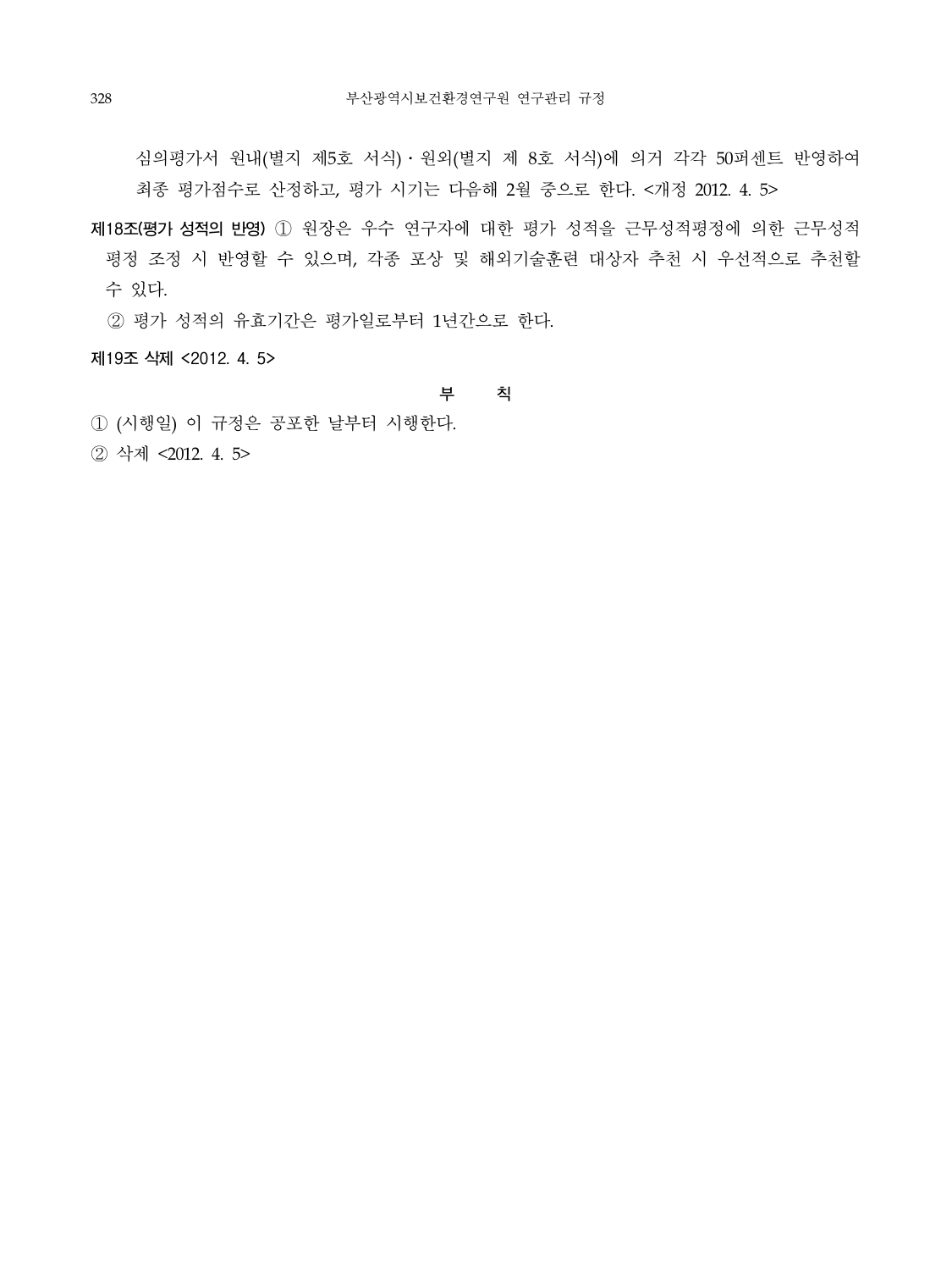[별지 제1호 서식]

연구사업 계획서

□ 수행부서

 $\mathbf{r}$ 

| 연구과제명          |     |        |   |   |        |  |
|----------------|-----|--------|---|---|--------|--|
| 연구책임자<br>(구성원) |     |        |   |   | $(\%)$ |  |
| 총 연구기간         |     |        |   |   |        |  |
|                |     | 세부추진내용 |   |   |        |  |
| 배경 및 목적        |     |        |   |   |        |  |
| 연구 내용<br>및 방법  |     |        |   |   |        |  |
|                | 내 용 |        | 월 | 별 |        |  |
|                |     |        |   |   |        |  |
| 추진 일정          |     |        |   |   |        |  |
| 기대효과 및<br>활용방안 |     |        |   |   |        |  |
| 참고문헌           |     |        |   |   |        |  |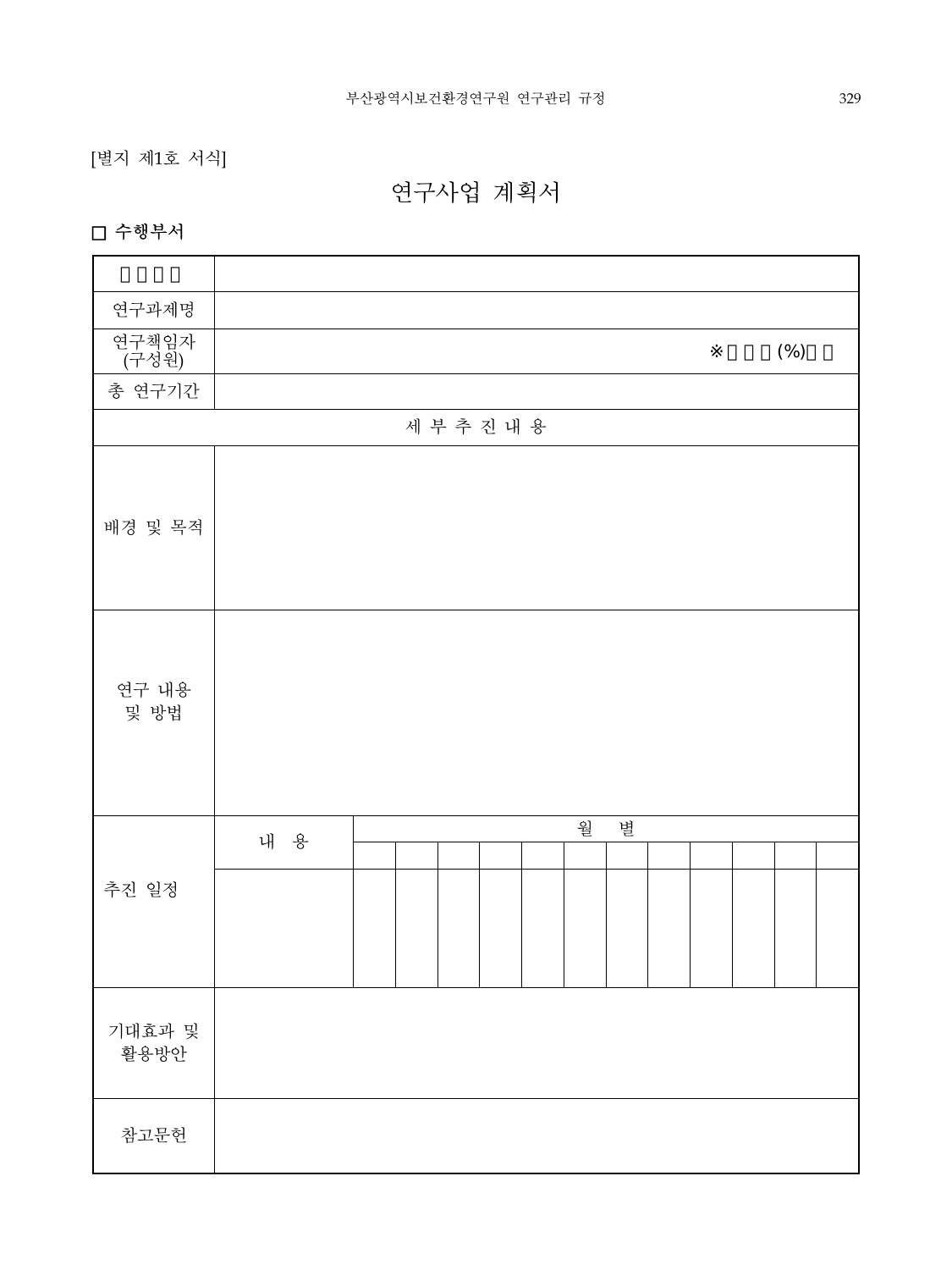[별지 제2호 서식]

# 연구사업 세부실험 시행 계획서

### **1.** 제목

**2.** 연구목적

### **3.** 연구개요

가. 연구기간 :

- 1) 문헌조사 :
- 2) 시료채취 및 분석 :
- 3) 보고서 작성 :
- 나. 조사지점 :
- 다. 조사항목 :

※ 조사항목은 필요에 따라 추가

### **4.** 연구구성원 : 책임 연구자, 공동연구자

| 책임연구자<br>(연구관/연구사) |  |
|--------------------|--|
| 공동연구자<br>(연구관/연구사) |  |
| 공동연구자<br>(연구관/연구사) |  |

### **4.** 연구내용

### **5.** 세부추진일정

|           |  | $2***$       |   |   |   |   |        |   |   |    |    |
|-----------|--|--------------|---|---|---|---|--------|---|---|----|----|
|           |  | $\mathbf{2}$ | 3 | 4 | 5 | 6 | $\sim$ | 8 | 9 | 10 | 12 |
| 문헌조사      |  |              |   |   |   |   |        |   |   |    |    |
| 현장조사      |  |              |   |   |   |   |        |   |   |    |    |
| 시료채취 및 분석 |  |              |   |   |   |   |        |   |   |    |    |
| 보고서 작성    |  |              |   |   |   |   |        |   |   |    |    |

### **6.** 기대효과 및 활용방안

**7.** 기타사항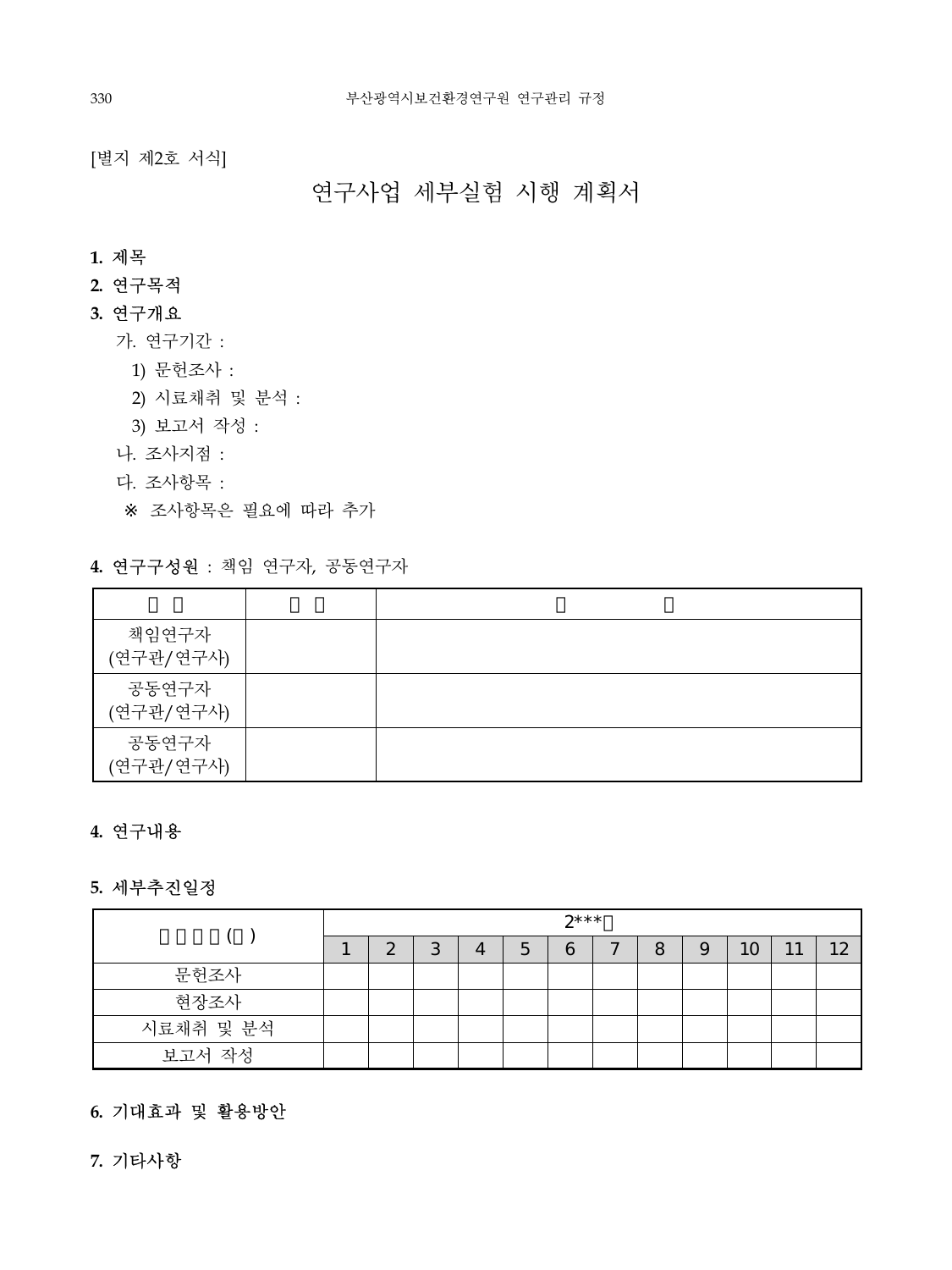# 부산광역시보건환경연구원장 귀하

# 평가자 소속 : 직 위 : 성 명 :

년 월 일

위 연구계획에 대하여 붙임과 같이 평가함.

| 연구분야             |  |
|------------------|--|
| 연구과제명            |  |
| 수행부서             |  |
| 연구책임자<br>(성명/소속) |  |
| 총 연구기간           |  |
| 평가점수             |  |

# 연구사업 과제선정 평가서(원내 심의 평가용)

[별지 제3호 서식]

I

I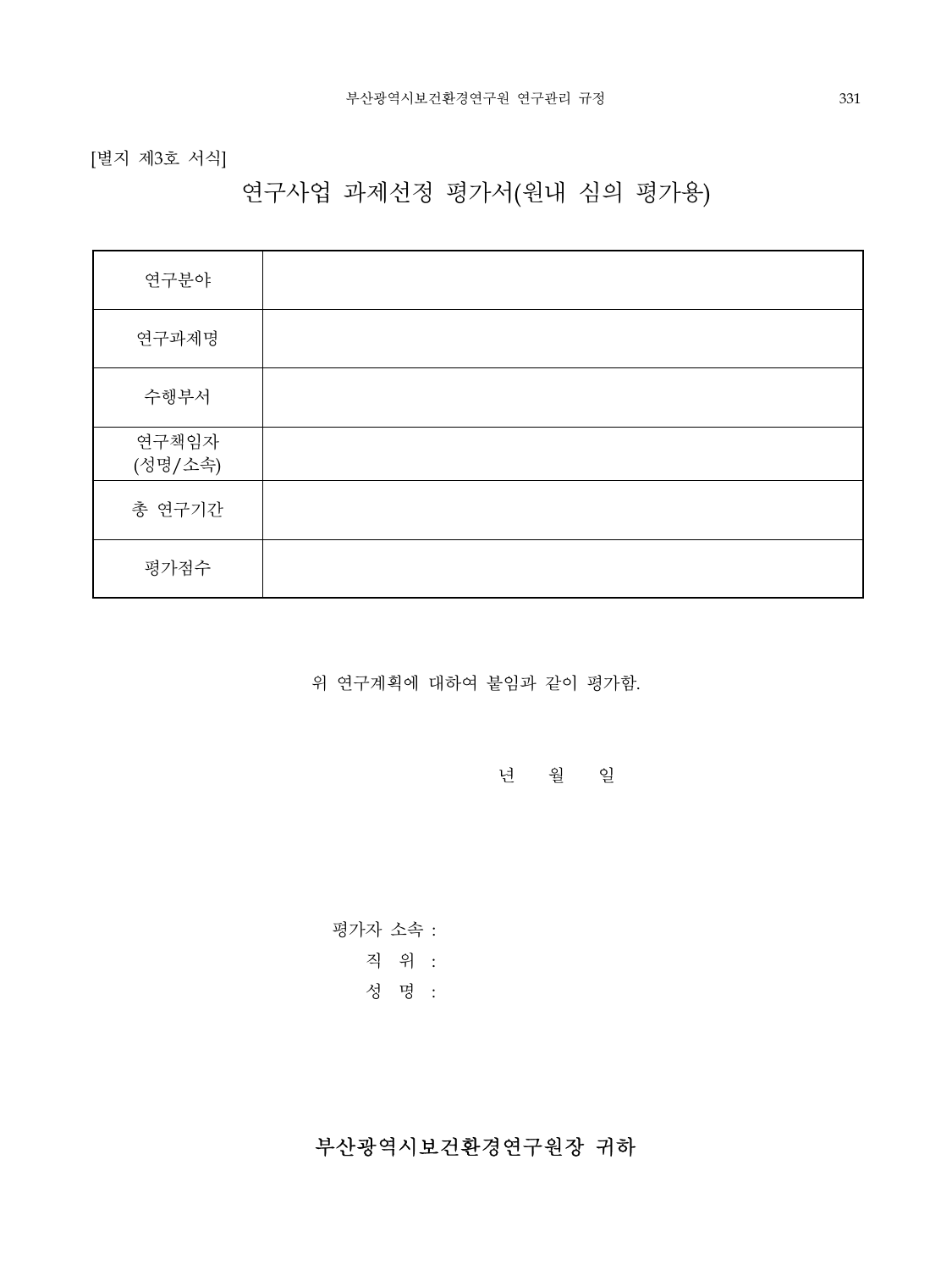### Ⅰ**.** 연구사업 과제평가

|                                        |         | 평과결과("○")표시 |    |                |    |                |  |
|----------------------------------------|---------|-------------|----|----------------|----|----------------|--|
| 평<br>가 항 목                             | 배점      | 아주<br>우수    | 우수 | 보통             | 미흡 | 불량             |  |
| 1. 이 연구의 필요성 및 적절성은?                   | 10      | 10          | 9  | 7              | 5  | $\overline{4}$ |  |
| 2. 연구목표 설정의 명확성은?                      | 10      | 10          | 9  | 7              | 5  | $\overline{4}$ |  |
| 3. 연구과제의 공익성 및 시민생활 기여도는?              | 10      | 10          | 9  | $\overline{7}$ | 5  | $\overline{4}$ |  |
| 4. 연구과제의 창의성은?                         | 10      | 10          | 9  | $\overline{7}$ | 5  | $\overline{4}$ |  |
| 5. 연구방법의 타당성은?                         | 10      | 10          | 9  | $\overline{7}$ | 5  | $\overline{4}$ |  |
| 6. 연구목표의 달성 가능성은?                      | 10      | 10          | 9  | 7              | 5  | $\overline{4}$ |  |
| 7. 연구결과의 관련분야 활용도 및 기대효과 정도는?          | 10      | 10          | 9  | 7              | 5  | $\overline{4}$ |  |
| 8. 연구과제의 전문성 및 학술적 가치는?                | 10      | 10          | 9  | $\overline{7}$ | 5  | $\overline{4}$ |  |
| 9. 연구과제 수행을 위한 인적구성의 적합성은?             | 10      | 10          | 9  | $\overline{7}$ | 5  | $\overline{4}$ |  |
| 10. 연구내용 및 방법을 고려할 때 과제 수행일정의<br>적절성은? | 10      | 10          | 9  | $\overline{7}$ | 5  | $\overline{4}$ |  |
| 평가점수                                   | (합계100) |             |    |                |    |                |  |

※ 표기는 해당란에 ○으로 표시하시고 정정 시에는 반드시 날인하여 주시기 바랍니다.

| 평가등급 | 아주우수<br>(90점이상)   (89 - 80) | 우수 | 보통<br>$(79 - 70)$ | 미흡<br>$(69 - 50)$ | 불량<br>(50점미만) | 선정 기주                                 |
|------|-----------------------------|----|-------------------|-------------------|---------------|---------------------------------------|
| 평가점수 |                             |    |                   |                   |               | 우수이상 : 선정<br>보 통 : 재심의<br>미흡이하 : 선정제외 |

### Ⅱ**.** 연구과제 수행 시 수정․보완해야 할 사항

### ※ 기타 의견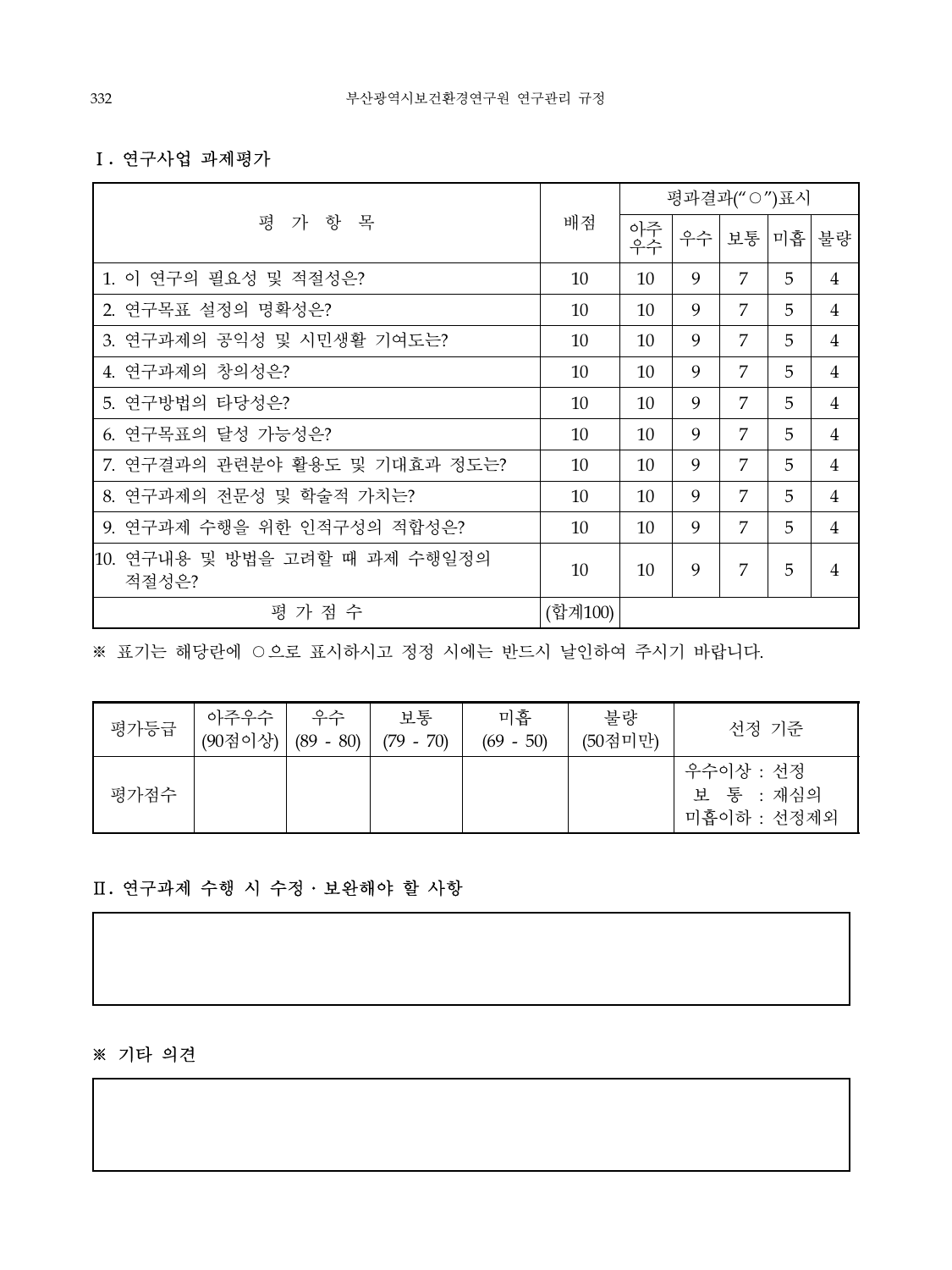[별지 제4호 서식]

# 연구사업 진행상황 보고서(1, 2, 3분기)

| 과제명      |   |   | 세부추진내역 |        |
|----------|---|---|--------|--------|
| (연구책임자)  | 계 | 획 | 실<br>적 | 진도율(%) |
|          |   |   |        |        |
|          |   |   |        |        |
|          |   |   |        |        |
|          |   |   |        |        |
|          |   |   |        |        |
|          |   |   |        |        |
|          |   |   |        |        |
|          |   |   |        |        |
|          |   |   |        |        |
|          |   |   |        |        |
|          |   |   |        |        |
|          |   |   |        |        |
|          |   |   |        |        |
|          |   |   |        |        |
|          |   |   |        |        |
|          |   |   |        |        |
|          |   |   |        |        |
|          |   |   |        |        |
|          |   |   |        |        |
|          |   |   |        |        |
|          |   |   |        |        |
|          |   |   |        |        |
| 추진상의 문제점 |   |   |        |        |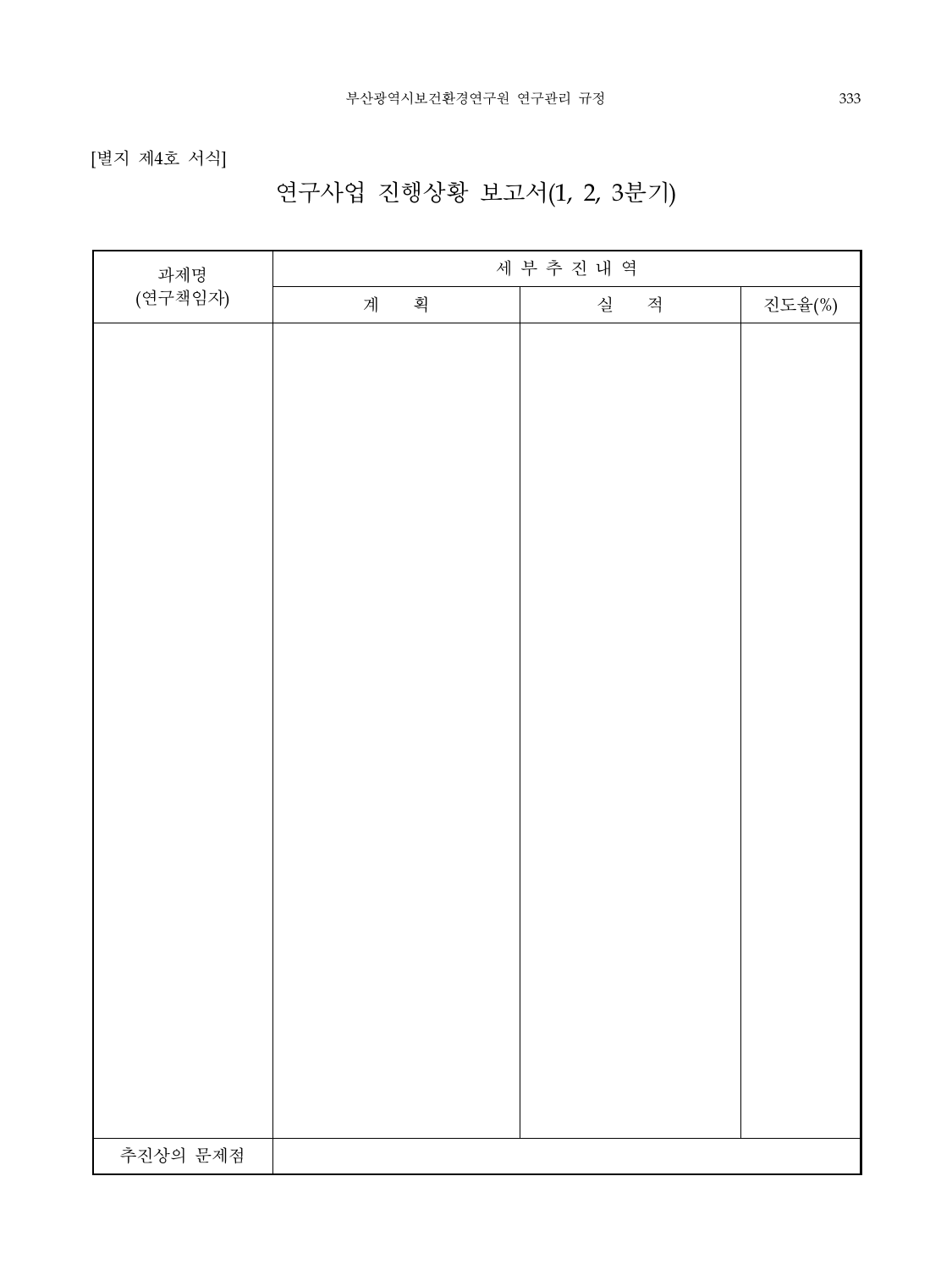| 분<br>야                                                  |                                    |                                |           |           |               |             |                 |  |
|---------------------------------------------------------|------------------------------------|--------------------------------|-----------|-----------|---------------|-------------|-----------------|--|
| 과 제 명                                                   |                                    |                                |           |           |               |             |                 |  |
| 수행부서                                                    |                                    |                                | 협조부서      |           |               |             |                 |  |
| 연구책임자                                                   |                                    |                                |           |           |               |             |                 |  |
|                                                         | 구 분                                | 가 결<br>평<br>과                  |           |           |               |             |                 |  |
| 평가항목                                                    |                                    | 아주우수<br>(10)                   | 우수<br>(8) | 보통<br>(6) | 불량<br>(4)     | 아주불량<br>(2) | 평가<br>점수        |  |
| 1. 연구수행도<br>- 연구시기의 적시성<br>- 연구기간의 적절성<br>- 참여인력의 능력발휘도 |                                    |                                |           |           |               |             |                 |  |
| 2. 연구수행 방법<br>- 접근방법의 합리성<br>- 연구방법의 타당성                | - 시행계획서와의 부합성<br>- 독창성 및 과학기술적인 수준 |                                |           |           |               |             |                 |  |
| 3. 연구결과<br>- 연구목적의 달성도<br>- 연구결과의 질적 수준                 | - 연구결과의 실용성 및 기여도                  |                                |           |           |               |             |                 |  |
| 종합<br>점수                                                | 아주우수<br>95점 이상<br>평가등급             | 우 수<br>보 통<br>80점 이상<br>60점 이상 |           |           | 미 흡<br>40점 이상 |             | 아주 미흡<br>20점 미만 |  |
| 종합의견                                                    |                                    |                                |           |           |               |             |                 |  |
| 평가자                                                     |                                    |                                | 성명        |           |               | (인)         |                 |  |

연구결과물 심의 평가서(원내 심의 평가용)

[별지 제5호 서식]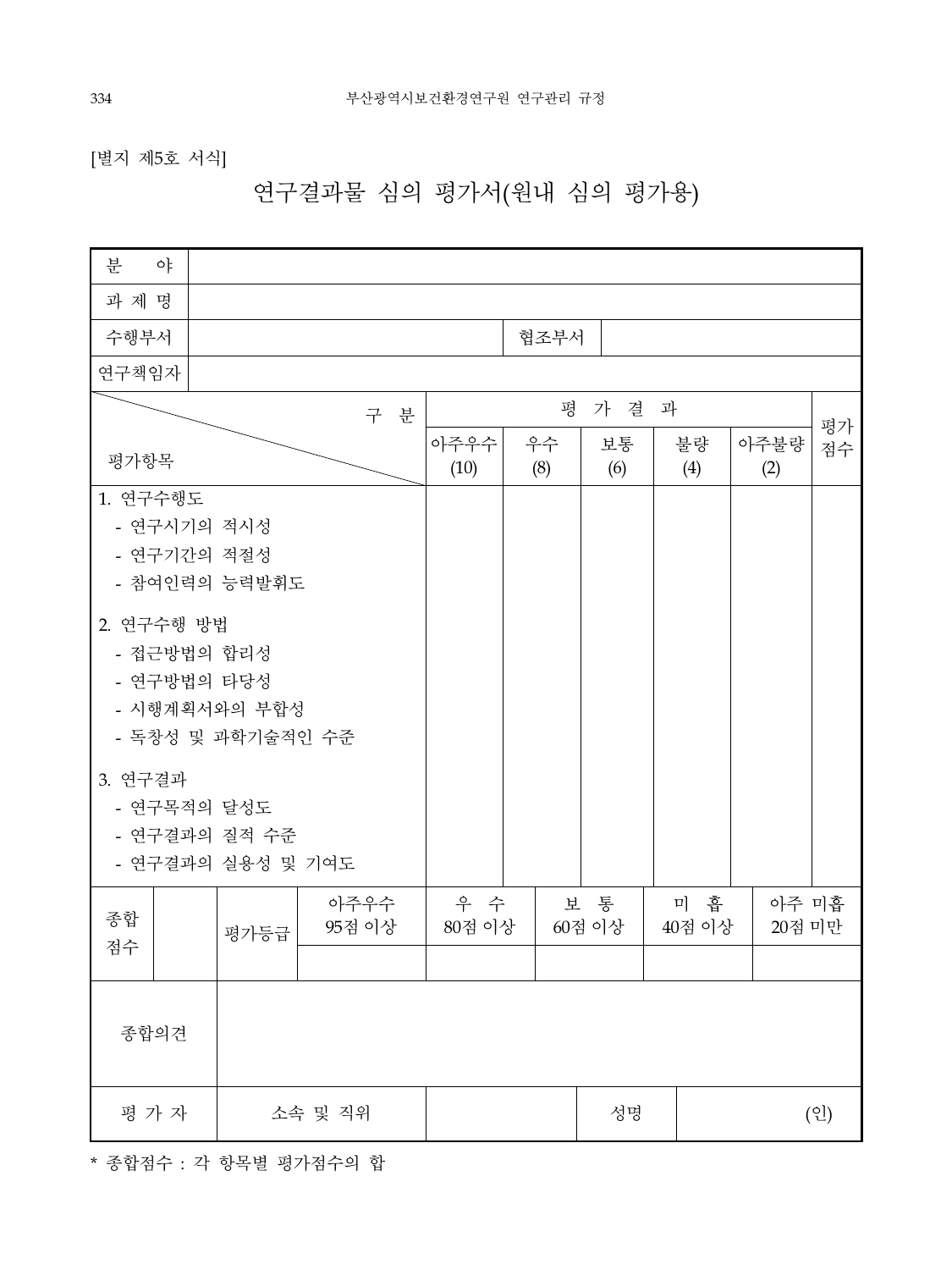[별지 제6호 서식]

국내․외학술회의(지) 발표 국영문 신청서

| 1. 소 속 :  |       |  | 4. 학 회 명 : |
|-----------|-------|--|------------|
| 2. 직      | - 금 : |  | 5. 발표일시 :  |
| 3. 성      | - 명 : |  | 6. 발표장소 :  |
| 7. 발표제목 : |       |  |            |

발 표 요 지

200 . . .

신청인 : (인)

부산광역시보건환경연구원장 귀하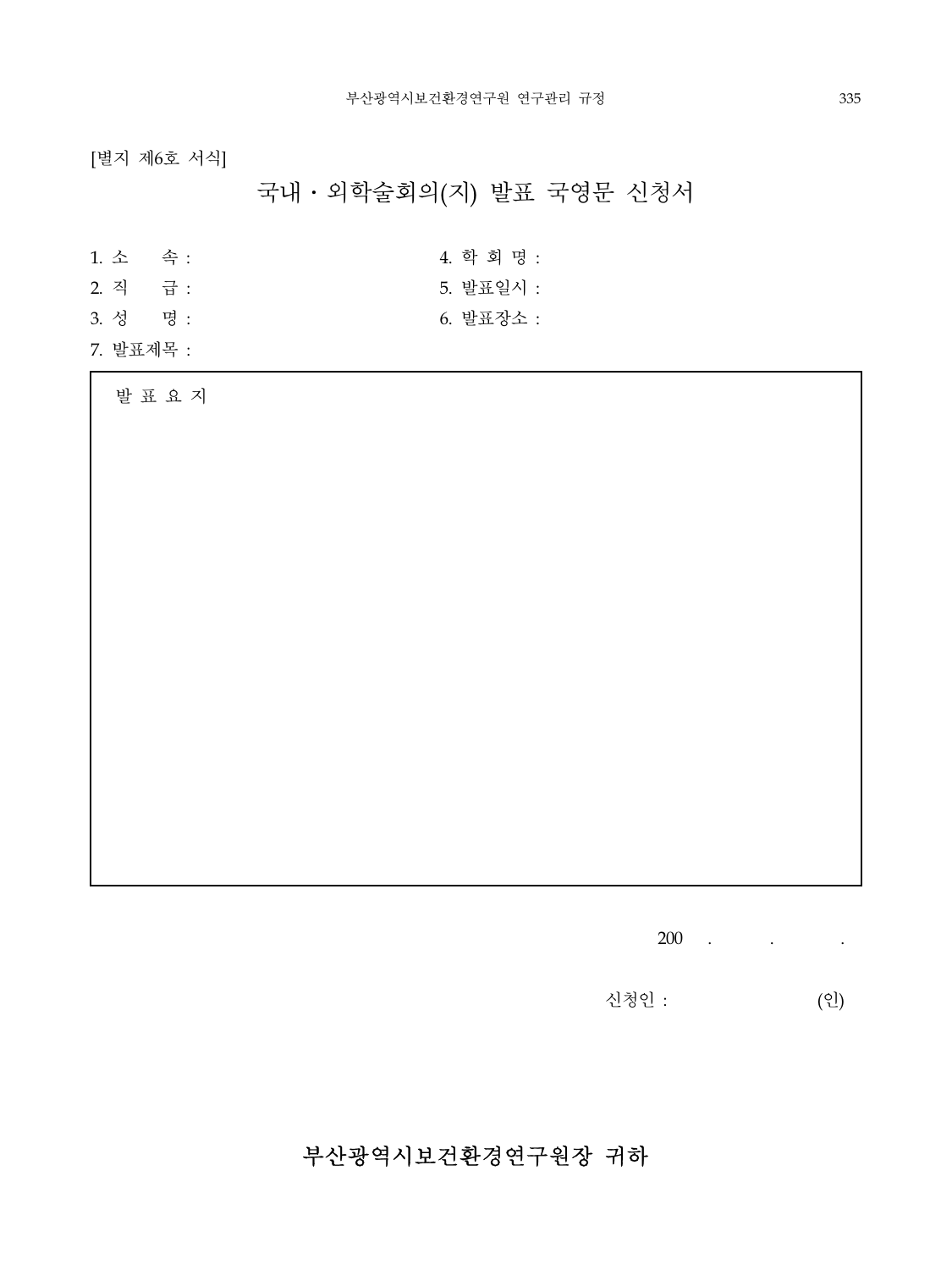[별지 제7호 서식]

연구과제명 :

Ⅰ. 연구과제 평가서

평가점수

Ⅱ. 연구과제 수행 시 수정․보완해야 할 사항

연구사업 과제선정 평가서(원외 심의 평가용)

|                                                                   |                         |          |          | 평과결과("○")표시       |    |               |    |    |    |
|-------------------------------------------------------------------|-------------------------|----------|----------|-------------------|----|---------------|----|----|----|
|                                                                   | 평<br>가 항 목              | 배점       | 아주<br>우수 | 우수                | 보통 | 미흡            | 불량 |    |    |
|                                                                   | 1. 연구목표의 명확성 및 실행 가능성?  |          |          | 20                | 20 | 18            | 16 | 14 | 12 |
|                                                                   | 2. 연구과제의 시민생활 기여도는?     | 20       | 20       | 18                | 16 | 14            | 12 |    |    |
|                                                                   | 3. 연구과제의 정책 기여도?        | 20       | 20       | 18                | 16 | 14            | 12 |    |    |
|                                                                   | 4. 연구과제의 창의성은?          |          |          | 20                | 20 | 18            | 16 | 14 | 12 |
|                                                                   | 5. 연구과제의 전문성 및 학술적 가치는? |          |          | 20                | 20 | 18            | 16 | 14 | 12 |
|                                                                   | 평가점수                    | (합계 100) |          |                   |    |               |    |    |    |
|                                                                   |                         |          |          |                   |    |               |    |    |    |
| 우수<br>아주우수<br>보통<br>평가등급<br>(95점이상)<br>$(94 - 85)$<br>$(84 - 75)$ |                         |          |          | 미흡<br>$(74 - 65)$ |    | 불량<br>(65점미만) |    | H  | 고  |

위와 같이 평가 함 년 월 일 평가자 : (인)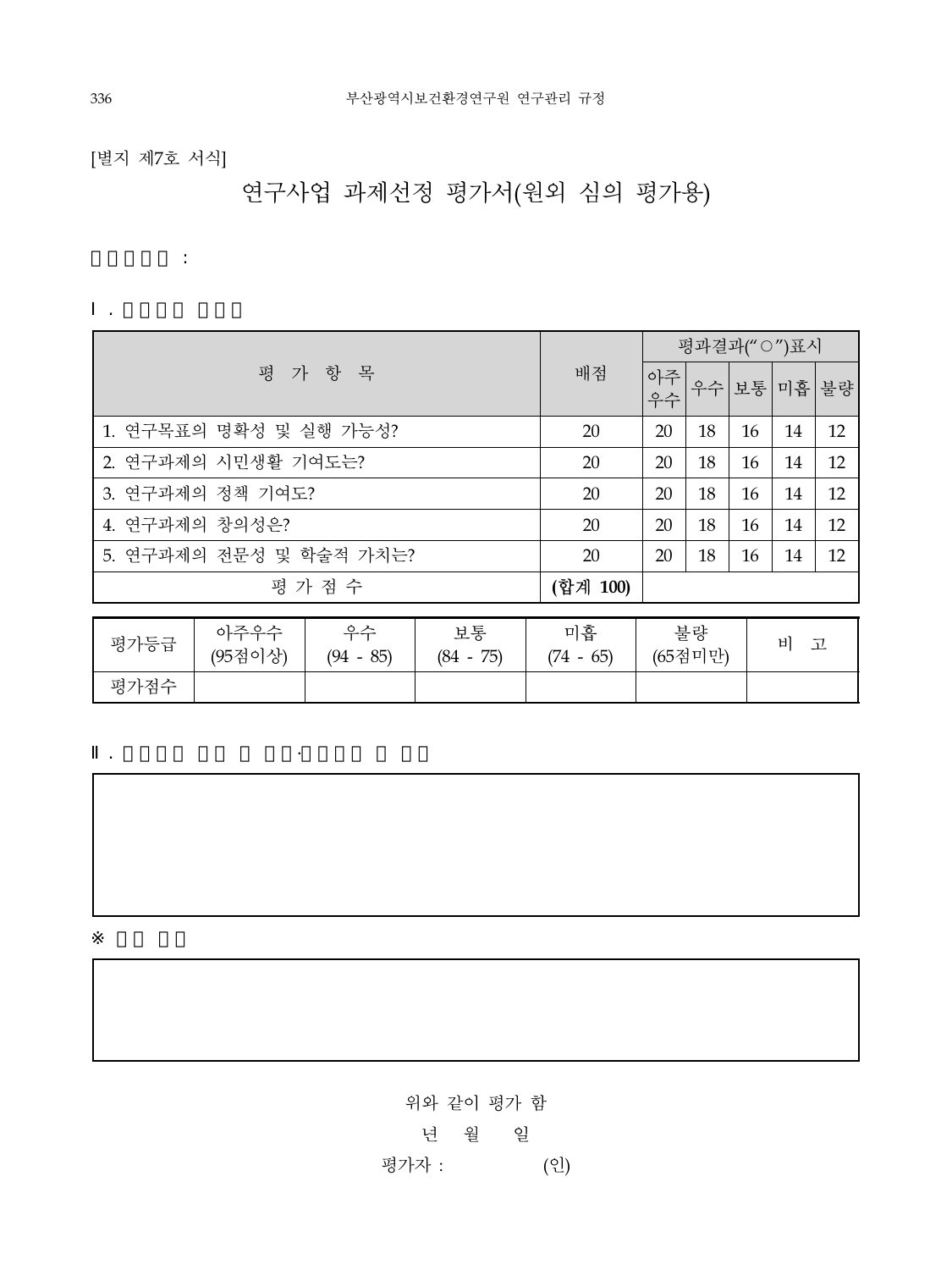[별지 제8호 서식]

연구과제명 :

Ⅰ. 평가표

Ⅱ. 심의 의견

연구결과물 심의 평가서(원외 심의 평가용)

|                |                          |                   | 평과결과("○")표시       |                   |       |               |    |        |    |
|----------------|--------------------------|-------------------|-------------------|-------------------|-------|---------------|----|--------|----|
|                | 평<br>가 항 목               | 배점                | 아주<br>우수          |                   | 우수 보통 | 미흡            | 불량 |        |    |
|                | 1. 연구결과물의 독창성?           | 20                | 20                | 18                | 16    | 14            | 12 |        |    |
| 2. 논지 전개의 타당성? |                          | 20                | 20                | 18                | 16    | 14            | 12 |        |    |
|                | 3. 연구결과물의 시민생활 기여도는?     | 20                | 20                | 18                | 16    | 14            | 12 |        |    |
|                | 4. 연구결과물의 정책 기여도?        |                   |                   | 20                | 20    | 18            | 16 | 14     | 12 |
|                | 5. 연구결과물의 전문성 및 학술적 가치는? |                   |                   | 20                | 20    | 18            | 16 | 14     | 12 |
|                |                          | 평가점수              |                   | (합계 100)          |       |               |    |        |    |
|                |                          |                   |                   |                   |       |               |    |        |    |
| 평가등급           | 아주우수<br>(95점이상)          | 우수<br>$(94 - 85)$ | 보통<br>$(84 - 75)$ | 미흡<br>$(74 - 65)$ |       | 불량<br>(65점미만) |    | 비<br>고 |    |
| 평가점수           |                          |                   |                   |                   |       |               |    |        |    |

위와 같이 평가 함 년 월 일 평가자 : (인)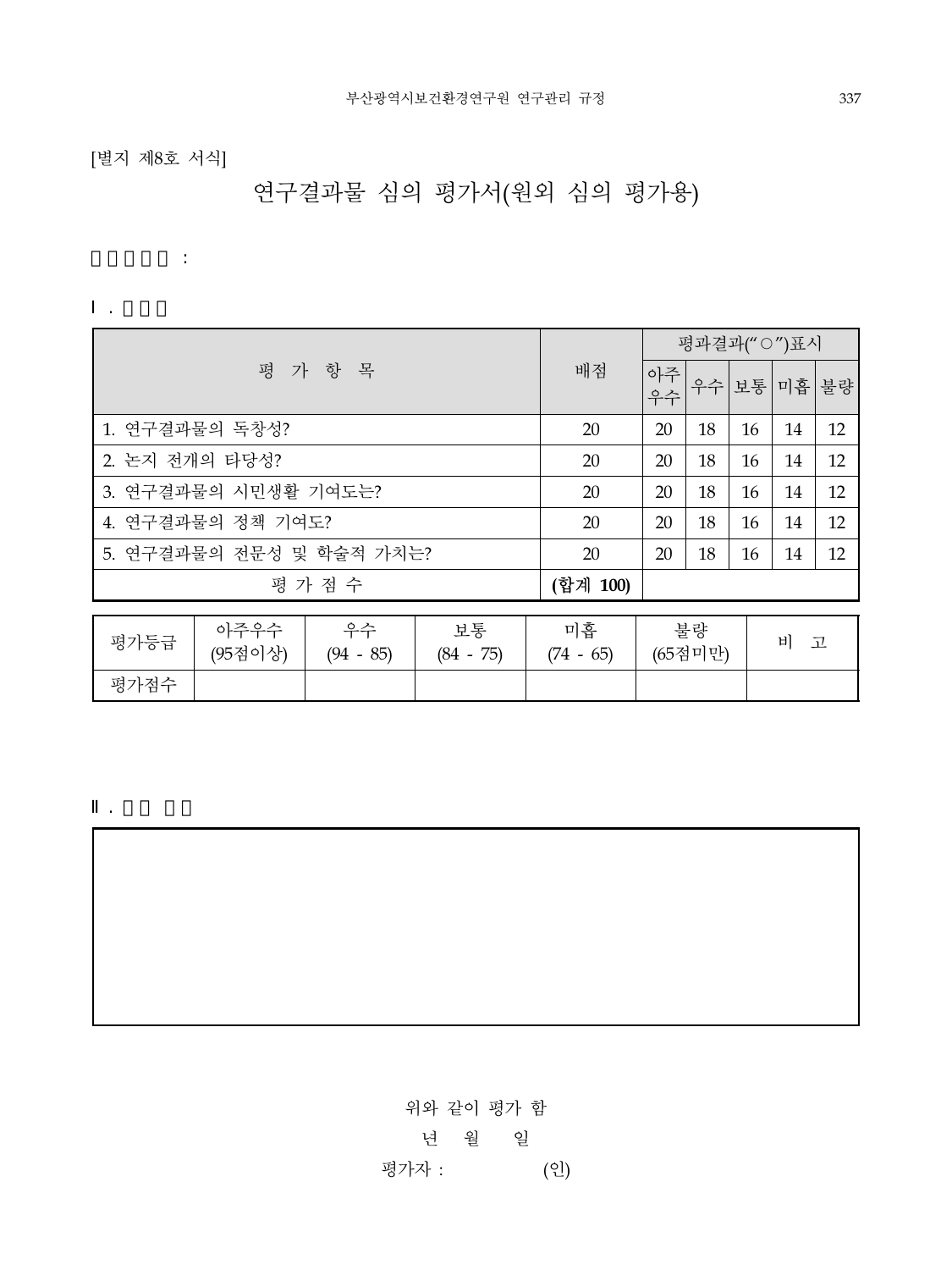[별지 제9호 서식]

 $\ddot{\phantom{a}}$  :

# 연구사업 최종결과 요약 보고서(要約報告書)

보건환경연구원 ○○○과

### □ 연구개요

- 연구기간 :
- 연구대상 :
- 시험내용(항목) 및 방법 :

### □ 연구결과

### □ 연구결과의 활용에 대한 건의

- 문제점
- 대책 및 건의

### □ 기대효과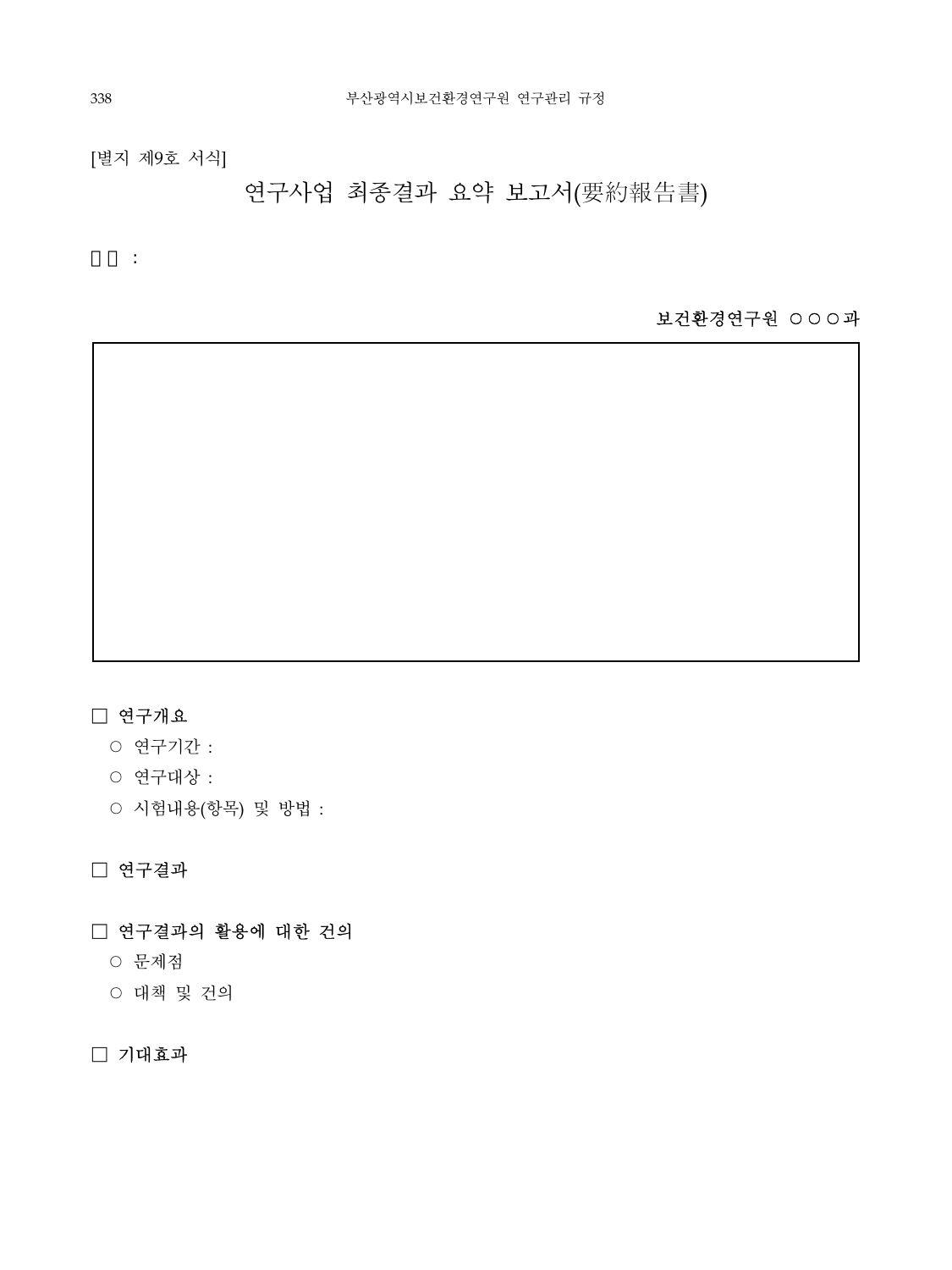## 보건환경연구원보 투고 및 발간 규정(안)

**제정 2006. 12. 20 부산광역시보건환경연구원 예규 제3호 개정 2014. 2.**

# **세부규정 I. 보건환경연구원보 연구논문집 투고규정**

- **제1조(목적)** 본 규정은 부산광역시보건환경연구원(이하 "연구원"이라 한다)에서 수행한 연구 및 주요 사업의 연구논문을 종합한 보건환경연구원보 연구논문집 발간에 관한 國文·英文 논문의 투고 형 식등 필요한 사항을 규정하는데 목적이 있다. 투고자격은 부산광역시보건환경연구원 직원을 원칙 으로 하되, 공동 연구자는 본 연구원의 직원이 아니어도 가능하다.
- **제2조(원고의 종류 및 내용)** 원고의 종류는 원저(originals), 단보(notes), 속보, 총설(review)등으로 한다.
	- 1. 원저(originals) : 보건, 축산, 환경 등에 관한 독창적인 연구결과로서 학술적․독창적․실용적 차원 의 가치가 있는 내용과 결론 또는 사실을 포함하여야 한다.
	- 2. 단보(notes) : 보건, 축산물, 환경 분야의 창의적이고 단편적인 연구결과로서 새로운 사실이거나 가치 있는 자료를 포함하는 논문을 말하며, 체제는 원저를 따르는 것을 원칙으로 한다.
	- 3. 속보(기술업무 등 현장보고 자료) : 보건, 축산물, 환경분야의 업무관련 중요한 새로운 지견으 로 가능한 한 빨리 게재될 필요가 있는 것으로 속보로 투고할 수 있으며, 체제는 원저를 따르 지 않아도 무방하다.
	- 4. 총설(review) : 보건, 축산물, 환경 전문분야의 국내외 조사데이타, 측정데이타 등이 나와 있는 논문을 종합하여 정리 한 것으로 한다.
- **제3조(원고의 작성)** 논문원고는 국문 또는 영문으로 쓰되, 국문의 경우 영문초록(Abstract)을 작성하고 다섯 단어 이내의 주제어(Key Word)가 하단에 각각 첨부되어야 한다. 원고는 워드프로세서를 이 용하여 A4(210×297mm)용지에 작성하되, 특별히 매수를 규정하지 않으며 (휴먼명조, 글자크기 11, 장평 100, 자간 0, 줄간격 160, 여백 : 좌우 20, 위 20, 머리말 10, 꼬리말 15, 아래 10) 약자는 쓰지 않고 정자로 쓴다. 영문일 경우 국문초록(요약문), Introduction, Materials and Methods, Results and Discussion(Acknowledgement), Reference의 순으로 함을 원칙으로 한다.
	- 1. 논문원고의 구성은 다음 순서로 함을 표준으로 한다.
	- 1) 제목, 저자, 소속(과), 초록(Abstract), 서론, 재료 및 방법, 결과 및 고찰, 결론(요약), 참고문헌 순
	- 2) 저자(Author) 저자가 1인 이상일 때(예 3인 : Hong Gil-dong, Lee Mi-ja and Kim Bok-dong)
	- 3) 소속과(Division) 소속이 다를 경우 저자명 끝에 \*, \*\*표를 순서대로 붙이고 단어 첫글자를 대문자로하여 이탤릭체로 표기한다.
	- 4) 초록(Abstract) 논문의 목적과 주요성과를 구체적으로 기술한다.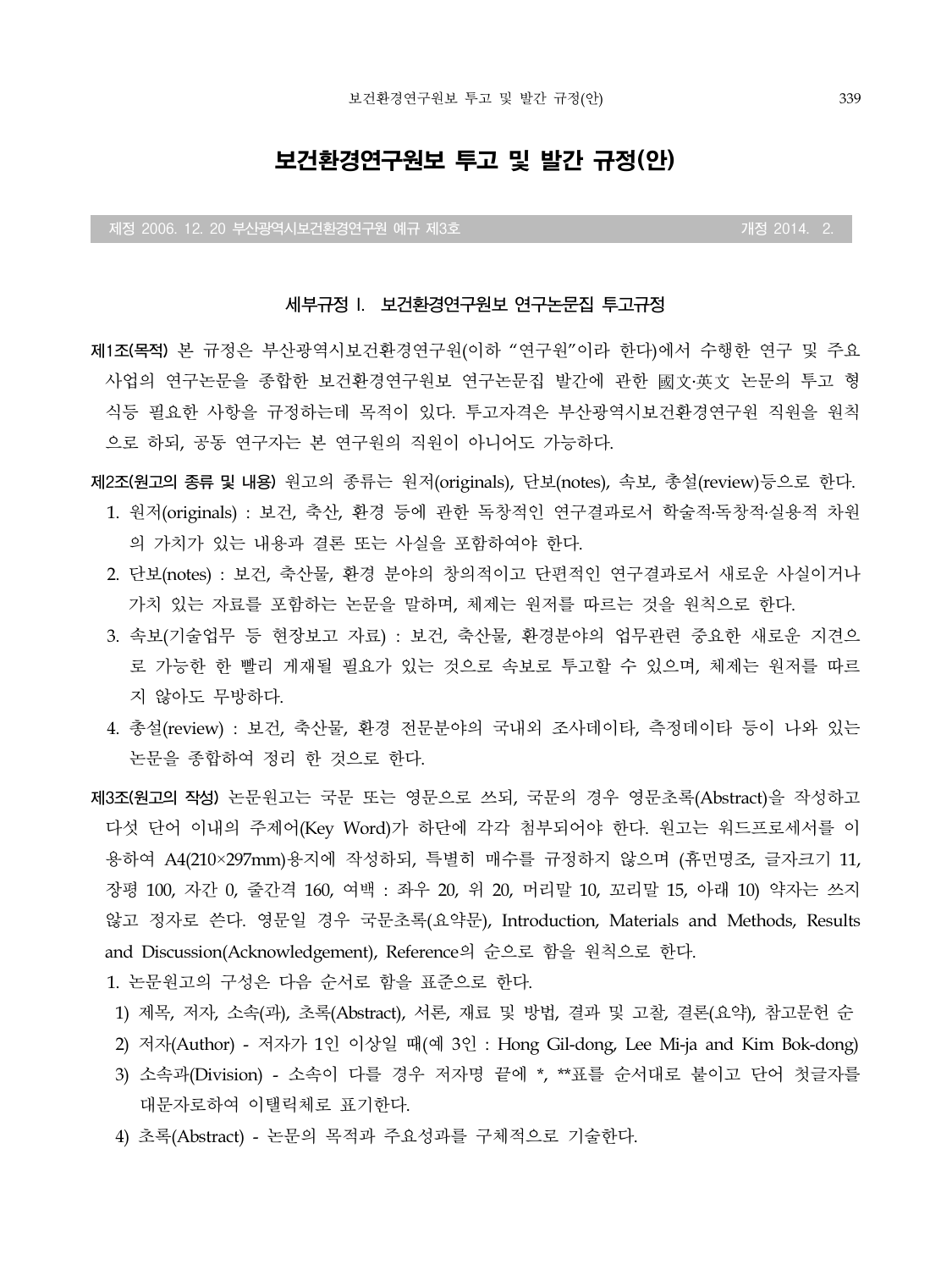- 2. 표기방법
- 1) 생물의 고유명사는 제목, 본문을 막론하고 Italic체로 기술하되 첫 자만 대문자로 표시한다. 예) *Shigella flexneri*
- 2) 표(Table)와 그림(Figure)의 제목과 설명은 영문으로 하되 본문을 참고하지 않아도 그 내용을 알 수 있어야 하며 아라비아숫자로 일련번호를 붙여야한다.
	- 예) Table 1., Table 2., Fig. 1., Fig. 2.등
- 3) 표(Table)의 경우 제목의 첫 글자를 대문자로 하고 설명은 고유명사의 첫 자를 대문자로 하여 표의 상단에 표기하고, 제목 끝에 마침표를 붙이지 아니한다.
	- 예) Table 1. Effect of temperature on the BOD removal efficiency 그림(Figure)의 경우 제목의 첫 글자를 대문자로 하고 설명은 첫 단어와 고유명사의 첫 자를 대문자로 하여 하단에 표기하고 제목 끝에 마침표를 붙인다.

예) Fig. 1. Effect of temperature on the BOD removal efficiency.

- 4) 도량형의 단위는 국제단위체계(International System of Unit : S.I.)를 사용하며 숫자와 도량형 사이는 반드시 한 칸을 띄운다(예 : 2 m, 2 min).
- 5) 한글 다음에 괄호는 스페이스 없이 사용하고, 영어 다음의 괄호는 한 스페이스 띄우고 사용한다. 예) 나는 간사(홍길동)에게 할 말이 있다.

I would like to say something to editor (Hong Gil-dong).

**제4조(참고문헌의 인용)** 인용된 참고문헌의 기록은 다음 형식을 준수한다.

- 1. 참고문헌은 인용한 문장이나 저자의 이름 다음에 어깨부호<sup>1)</sup>로서 표기하고 인용순서 순으로 기재한다.
- 2. 단행본일 경우 저자명, 책명, 판수(초판일 경우는 제외), 출판사, 출판지명, page, 출판연도의 순 으로 기입하며 연도는 ( )를 한다.
	- 예) 5. 홍길동, 일반화학, 제3판, 부산출판사, 부산, 50(2003)
		- 6. Herry, W. G. and McCan, M. E. : *Laboratory methods in food and dairy microbiology.* Academic press, London, 100~120(2003)
- 3. 학술지 논문(Journal Articles)일 경우 저자, "논문제목", 학술잡지명(이탤릭체로 표기), 권수 (권수는 굵은 글자로 숫자 만 표기하며 호수는 괄호안에 가는 글싸로 숫자만 표기), 면수(시작 과 끝의 숫자만 표기), 연도(괄호안에 표기)의 순으로 기술한다.
	- 예) 1. 홍길동, 김영희, "활성물질 개발에 관한 연구", 식품학회지, 15(5), 100~110(2001)
		- 2. Herry, W. G., Field, R. and McCan, M. E., "Laboratory methods in food and microbiology", *Atmos Environ*, 46(8), 72~88(2003)
- 4. Internet의 사이트를 인용할 경우, 저자(있는 경우), 사이트의 제목, URL, 게시년도(괄호안에) 순 으로 기술한다.
	- 예) 1. U.S. Environmental Protection Agency Home Page, http://www.epa.gov, July(1999).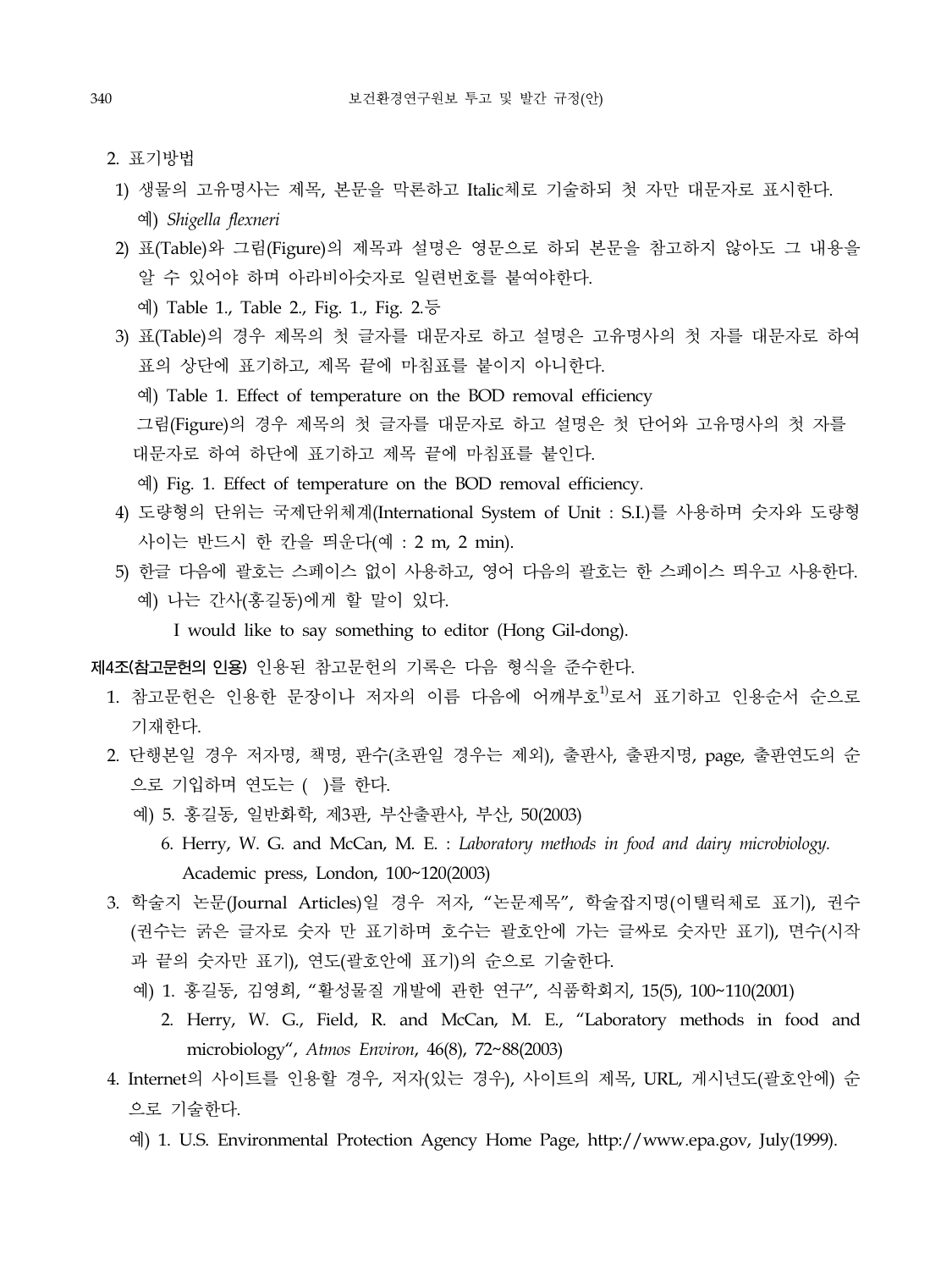#### **세부규정 II. 보건환경연구원보 조사보고서 투고규정**

- **제1조(목적)** 본 규정은 부산광역시보건환경연구원(이하 "연구원"이라 한다)에서 수행한 조사 및 주요 사업의 결과를 종합한 보건환경연구원보 조사보고서 발간에 관한 투고 형식 등 필요한 사항을 규 정하는데 목적이 있다. 투고자격은 부산광역시 보건환경연구원 직원을 원칙으로 하되, 공동 참여 자는 본 연구원 직원이 아니어도 가능하다.
- **제2조(원고의 종류)** 원고의 종류는 조사사업(Investigation paper), 기술(업무)자료(Technical Note), 방 역 등 현장보고(Field Report)등으로 한다.
	- 1. 조사사업 : 보건, 축산물, 환경분야의 시민의 삶의 질 향상 및 방역, 위생, 환경 행정업무를 지원하며 창의적이고 연속적인 조사결과로서 새로운 사실과 내용을 포함하여야 한다.
	- 2. 기술(업무)자료 : 보건, 축산물, 환경분야의 업무관련 자료로서 실용적이면서 새로운 사실과 내용을 포함하여야 한다.
	- 3. 현장보고 : 보건, 축산물, 환경 전문분야의 현장보고 및 현장경험을 바탕으로 기술적인 가치가 있는 자료를 포함하여야 한다.
- **제3조(원고의 작성)** 원고작성은 원고 종류에 따라 적절히 작성하되 A4(210×297mm) 용지, 여백 : 좌우 20, 위 25, 머리말 10, 꼬리말 0, 아래 20으로 하여 붙임 조사사업보고서 서식을 참고로 하여 작성 한다.

#### **세부규정 III. 보건환경연구원보 발간에 관한 규정**

- **제1조(원고의 게재)** 최종결재완료 자료를 원칙으로 하며, 연구논문집 자료 내용은 원내 ․ 외 심의 완료 후 수정보완을 거쳐 게재한다.
- **제2조(원고의 교정)** 원고 교정(맞춤법, 띄어쓰기, 적절한 표현 수정 등)의 초교는 저자가 직접한다. 교 정기간 중 내용의 변경은 가능한 한 피한다. 재교 이후에는 원보발간 담당자, 주저자 소속 과장, 보건연구부장, 환경연구부장 및 축산물위생검사소장이 최종교정을 담당한다.
- **제3조(기타)** 기타 투고에 관하여 본 규정에 명시되지 않은 사항은 부 · 소장회의를 통해 정한다.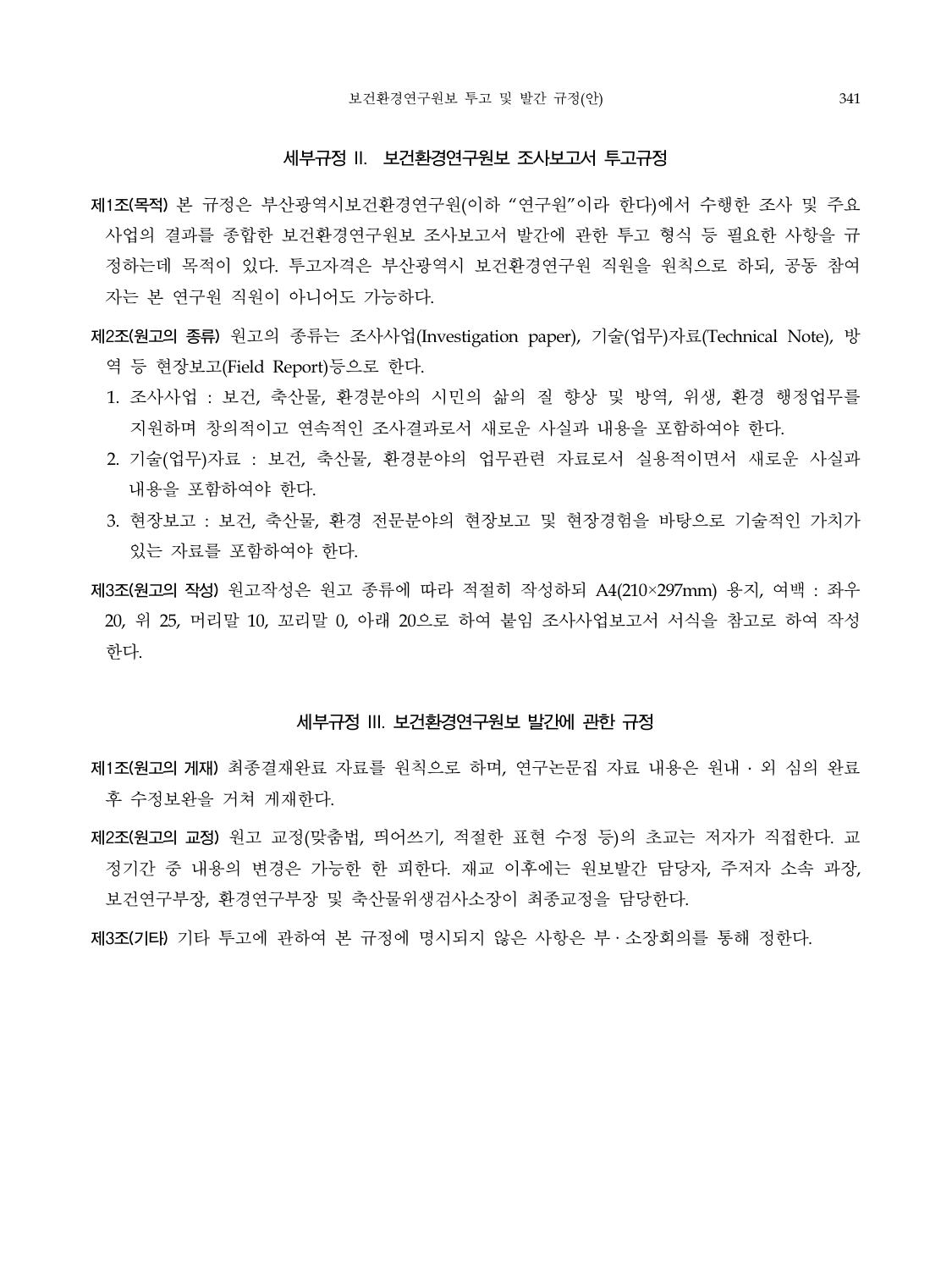조사사업 보고서 서식

|   | 인플루엔자 유행예측 조사<br>HY헤드라인M 16p. 장평100%                                                  |
|---|---------------------------------------------------------------------------------------|
|   | ○ 인플루엔자 유행의 조기 탐지 및 바이러스 분리주 특성 조사<br>○ 신종인플루엔자 조기검색, 역학자료 축적, 언론홍보로 감염예방 및 확산방지      |
|   | 중고딕 11p, 장평 100%, 왼·오 5, 행간 130%                                                      |
|   | 1. 조시개요<br> HY헤드라이M, 12p, 장평 100%, 행간 160%<br>○ 조사기간 : 2013. 1. ~ 2013. 12.           |
| 0 | 조사대상 : 내원한 급성호흡기 환자의 인후도찰물, 콧물, 기관지세척액                                                |
|   | 본문 ○ 휴먼명조 11p, 2칸 들여쓰기, 줄간격 160%<br>- 하이픈, 휴먼명조 11p, 3칸 들여쓰기<br>ㆍ점. 휴먼명조 11p. 4칸 들여쓰기 |

#### 2. 조사방법

- 인후도찰물, 콧물로 RAT(신속진단시험)에 의한 조기 검색
- 검체를 전처리한 후 MDCK 세포에 접종하여 원인바이러스 분리, HA(혈구응집 반응) 시험
- 인플루엔자 A/H3N2, A/H1N1, B형 확인을 위한 PCR 시험
- 인플루엔자 바이러스의 유전자 확인 시험은 국립보건연구원에 의뢰

#### 3. 조사결과

- 협력병원에 내원한 급성 호흡기 감염환자 1,579명의 인후도찰물, 콧물로부터 21건(1.3 %)의 인플루엔자바이러스 분리
- 월별 분리현황 : 12월부터 4월까지 분포하였으며, 2월과 12월에 각각 5건(8.5 %), 9건(3.6 %)으로 높게 나타났음(표 1, 그림 1)

| 표외부 0.4           | 현황<br>월 별<br>분리<br>표 1. |             |            | 중고딕진하게 10p, 장평100%, 행간 130%(그림제목과 동일 단, 표타이틀 왼쪽정렬, 그림 가운데정렬) |       |                                     |                 |                    |          |                 |          |                 |          |            |
|-------------------|-------------------------|-------------|------------|--------------------------------------------------------------|-------|-------------------------------------|-----------------|--------------------|----------|-----------------|----------|-----------------|----------|------------|
|                   | 구<br>분                  | 누계          | 월          | 2월                                                           | 3월    | 4월                                  | 5월              | 6월                 | 7월       | 8월              | 9월       | 10월             | 11월      | 12월        |
| 표내부 0.12<br>표 이중선 | 검사건수                    | .579        | 150        | 59                                                           | 75    | 164                                 | 247             | 109                | 124      | 95              | 92       | 102             | 112      | 250        |
|                   | 양성건수(%)                 | 21<br>(1.3) | 4<br>(2.7) | 5<br>(8.5)                                                   | (1.3) | 2<br>(1.2)                          | $\Omega$<br>(0) | $\mathbf 0$<br>(0) | 0<br>(0) | $\Omega$<br>(0) | 0<br>(0) | $\Omega$<br>(0) | 0<br>(0) | 9<br>(3.6) |
|                   | 인플루엔자<br>A/H1N1         |             |            |                                                              |       |                                     |                 |                    |          |                 |          |                 |          |            |
|                   | 인플루엔자<br>A/H3N2         | 17          | 4          | 5                                                            |       | 표 내부: 중고딕 9p. 자간 0. 행간 130%. 가운데 정렬 |                 |                    |          |                 |          |                 |          | 8          |

### 4. 결론

|      | 담당부서 : ㅇㅇㅇㅇ과(☎051-309-ㅇㅇㅇㅇ) ┃중고딕 8p, 행간130% ┃<br>고자 ·      다다지 · |  |  |
|------|------------------------------------------------------------------|--|--|
| 과장 : | 담당자 :                                                            |  |  |
|      |                                                                  |  |  |